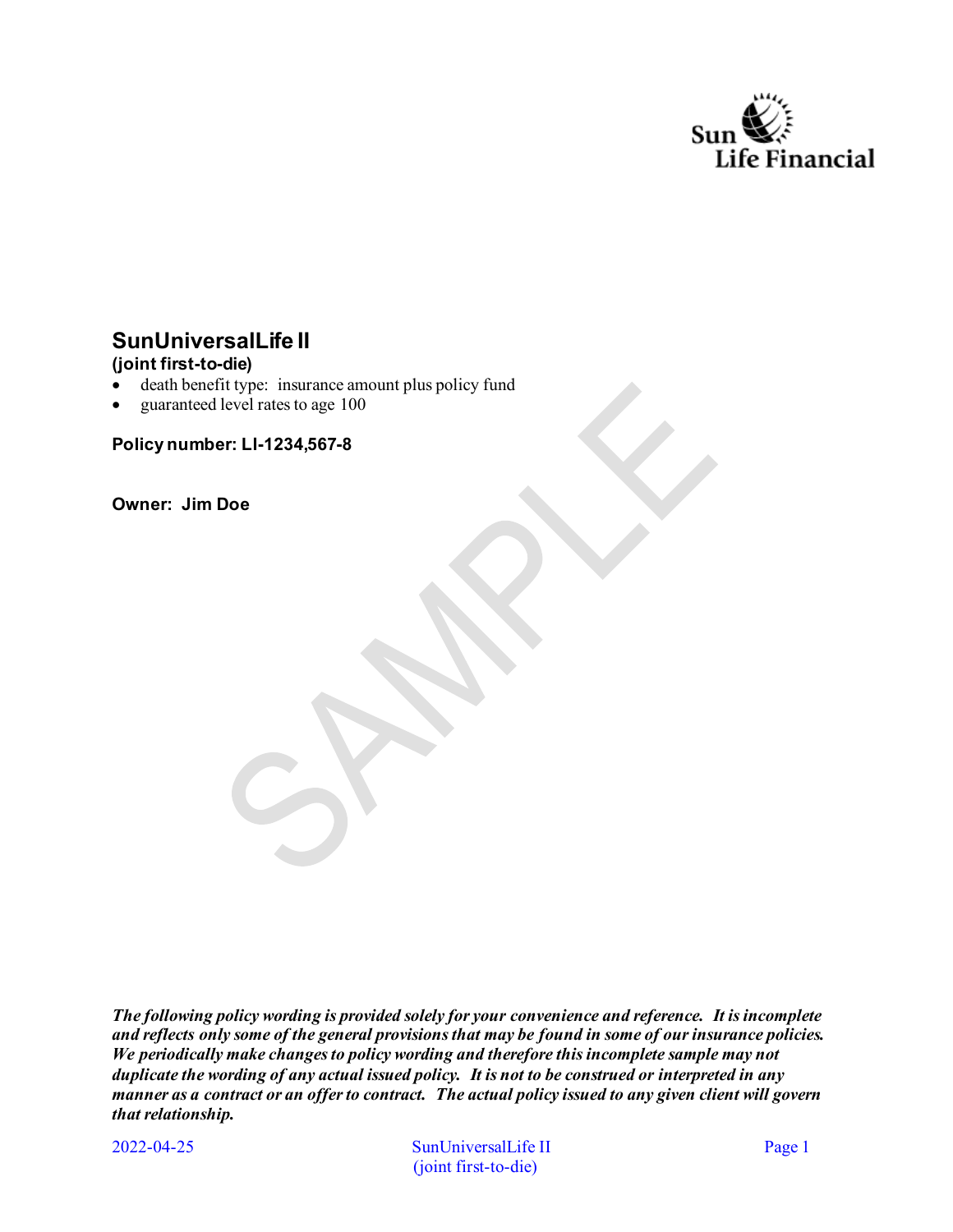# **Table of contents**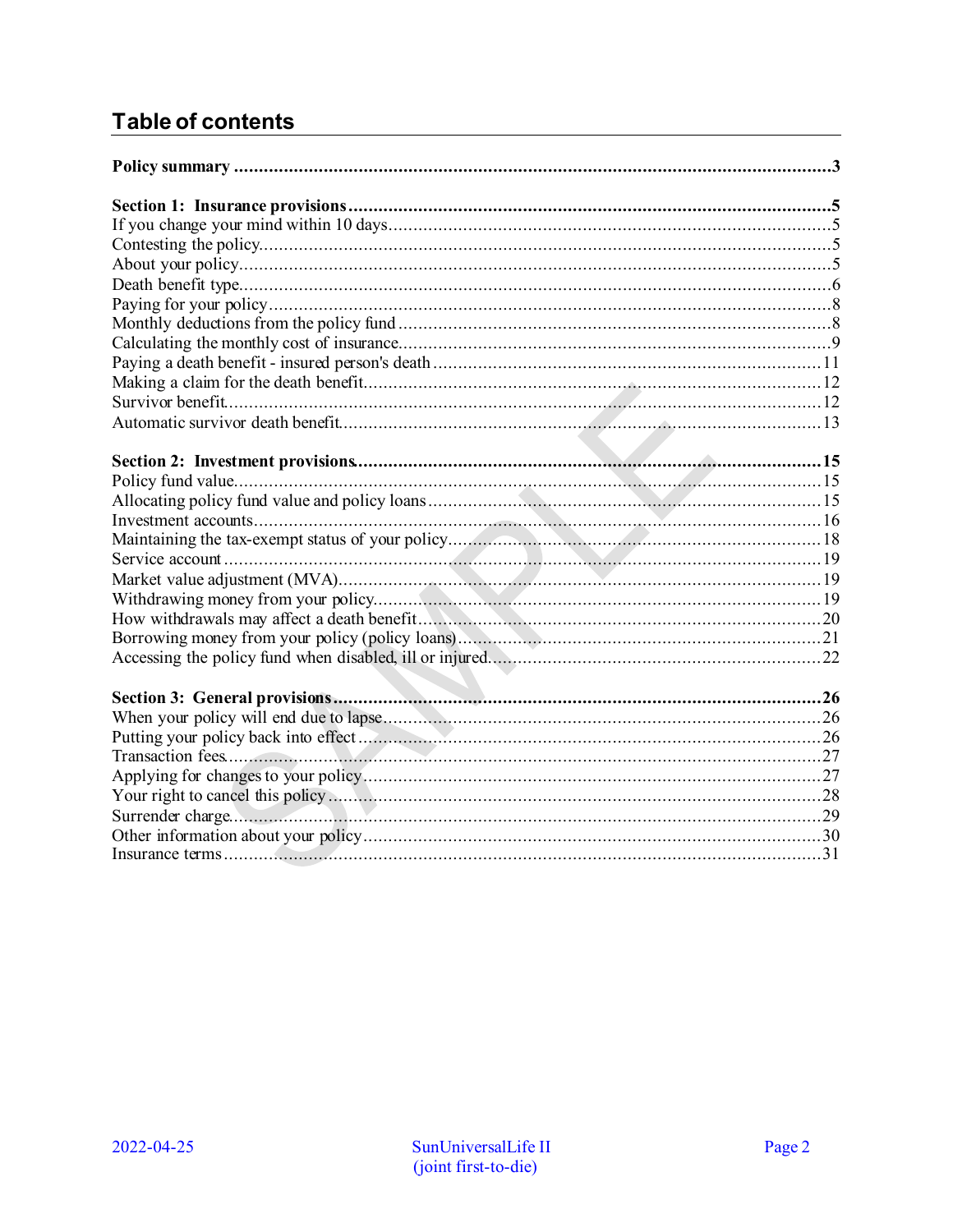# <span id="page-2-0"></span>**Policy summary**

In this document, *you* and *your* mean the owner of this policy. *We, us*, *our,* and *the company* mean Sun Life Assurance Company of Canada.

Your policy is issued and underwritten by Sun Life Assurance Company of Canada, a member of the Sun Life Financial group of companies.

It's important that you read your entire policy carefully. It sets out the benefits payable and has exclusions and reductions of coverage. To help you understand insurance terms, refer to the explanations described under the heading, *Insurance terms*.

| Plan:                    | SunUniversalLife II                                                                                                          |
|--------------------------|------------------------------------------------------------------------------------------------------------------------------|
| Policy number:           | LI-1234,567-9                                                                                                                |
| Policy date:             | April 25, 2022                                                                                                               |
| Monthly anniversary day: | the 25 <sup>th</sup> day of every month                                                                                      |
| Owner:                   | Jim Doe                                                                                                                      |
|                          | No contingent owner was named on your application.<br>You must tell us in writing if you want to name a<br>contingent owner. |
| Insured persons:         | John Doe<br>born on March 1, 1978<br>age nearest on the policy date: XX                                                      |
|                          | Mary Doe<br>born on April 10, 1979<br>age nearest on the policy date: XX                                                     |
| Beneficiary:             | is named on your application, unless you make a change<br>in writing.                                                        |
| Withdrawal order:        | Proportional order is used to process transfers and<br>withdrawals, unless you make a change in writing to us.               |

This is not a participating policy. You are not eligible to receive dividends.

### **Minimum first year payment for this policy**

The minimum first year annual payment for this policy is  $X, XXX, XX$ . The minimum payment is not guaranteed. If, for any investment account you choose, the interest is negative, or if you make any withdrawals, loans or changes to your policy, then additional payments may be required to keep your policy in effect.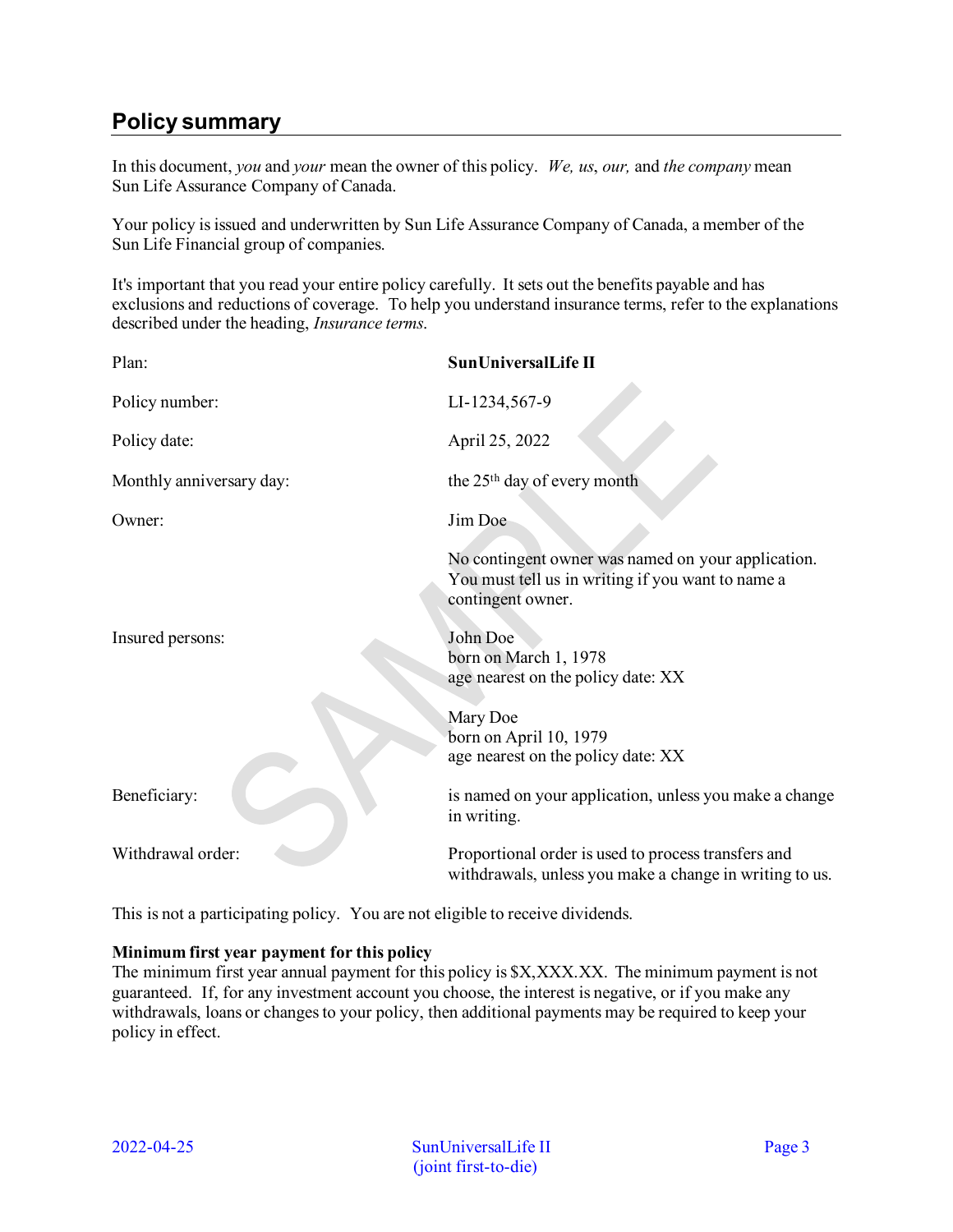# **Policy summary (continued)**

### **SunUniversalLife II**

**Joint first-to-die basic insurance coverage** 

| Insured persons:        | John Doe                                                 |  |
|-------------------------|----------------------------------------------------------|--|
| Death benefit type:     | Mary Doe<br>Insurance amount plus policy fund            |  |
| Insurance amount:       | \$X,XXX,XXX                                              |  |
|                         | A death benefit is payable when one of the insured       |  |
|                         | persons dies, as described later.                        |  |
| Survivor benefit:       | A survivor benefit may be available, as described later. |  |
| Cost of insurance type: | Guaranteed yearly renewable term rates to age 100        |  |
| Joint age:              | XX                                                       |  |

A surrender charge may apply if you cancel this policy. For this basic insurance coverage, it is based on a target annual payment of \$X,XXX.XX. We only use this amount to calculate the surrender charge.

#### **Schedule of guaranteed annual cost of insurance rates**

Each monthly anniversary day, we deduct money from the policy fund to pay the cost of insurance for this policy. The calculation for monthly cost of insurance is described under the heading, *Calculating the monthly cost of insurance.* 

The cost of insurance, for the joint first-to-die basic insurance in effect on the policy date, is payable until the earlier of April 25, XXXX or the date one of the insured persons dies.

The schedule shows the guaranteed annual rate per \$1,000 of net insurance amount at risk.

If any insurance amounts increase, the rates in the schedule below do not apply to the amount of the increase. We determine the cost of insurance rates for the amount of the increase, as described later.

• Basic insurance

Beginning on  $(1)$ 25 Apr XXXX XXX.XX 25 Apr XXXX XXX.XX 25 Apr XXXX XXX.XX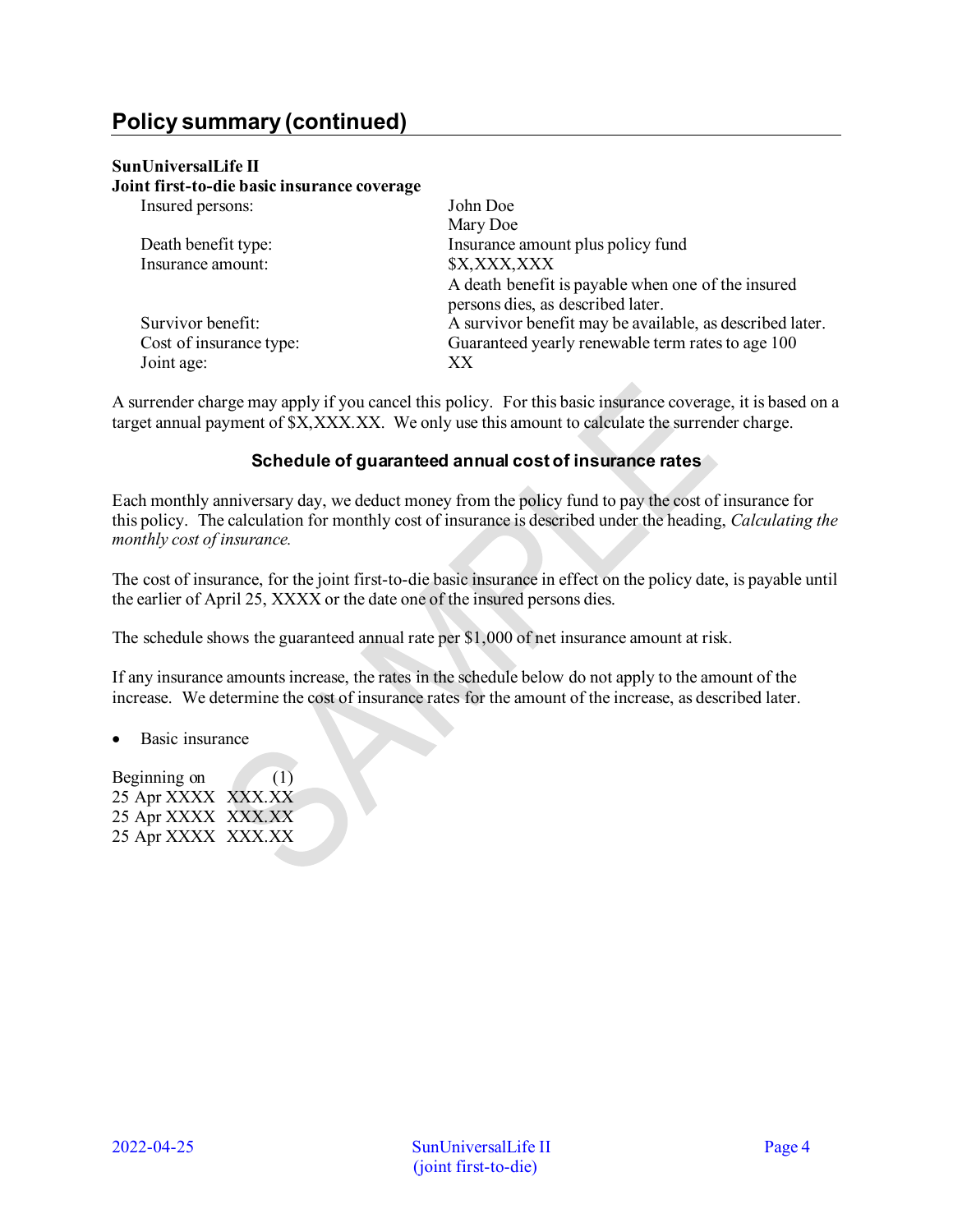# <span id="page-4-0"></span>E15000A **Section 1: Insurance provisions**

## <span id="page-4-1"></span>E14000A **If you change your mind within 10 days**

You may send us a written request to cancel your policy within:

- (1) 10 days of receiving it from us, or
- (2) 60 days after the policy is issued, whichever date is earlier.

You are considered to have received your policy 5 days after it's mailed from our office, or on the date your advisor delivers it to you.

When we receive your written request we'll refund any amount paid. This is called rescission.

Your decision to cancel your policy is your personal right. When we receive your request to cancel it, all of our obligations and liabilities under this policy end immediately. The cancellation is binding on you and any person entitled to make a claim under this policy, whether their entitlement is revocable or irrevocable.

To cancel your policy, send your request in writing to:

Sun Life Assurance Company of Canada 227 King Street South PO Box 1601, Stn. Waterloo Waterloo ON Canada N2J 4C5

## <span id="page-4-2"></span>E14005A **Contesting the policy**

The incontestability provisions set out in the provincial or territorial insurance legislation applicable to this policy apply.

### *Limit on contesting*

We cannot challenge the validity of the policy after it has been in effect continuously for two years from the later of the date it took effect and the date it was last reinstated. If the policy is amended to increase or change a benefit or improve a rating, we cannot challenge the validity of the amendment after it has been in effect continuously for two years from the later of the date the amendment took effect and the date the policy was last reinstated.

### *Exception to the limit on contesting*

We can challenge the validity of the policy or an amendment at any time in cases of fraud or cases involving a disability benefit.

## <span id="page-4-3"></span>E15005A **About your policy**

SunUniversalLife II is a flexible payment permanent life insurance policy. It includes insurance benefits you selected on one or more persons. It has a policy fund which includes the activity account and the investment accounts.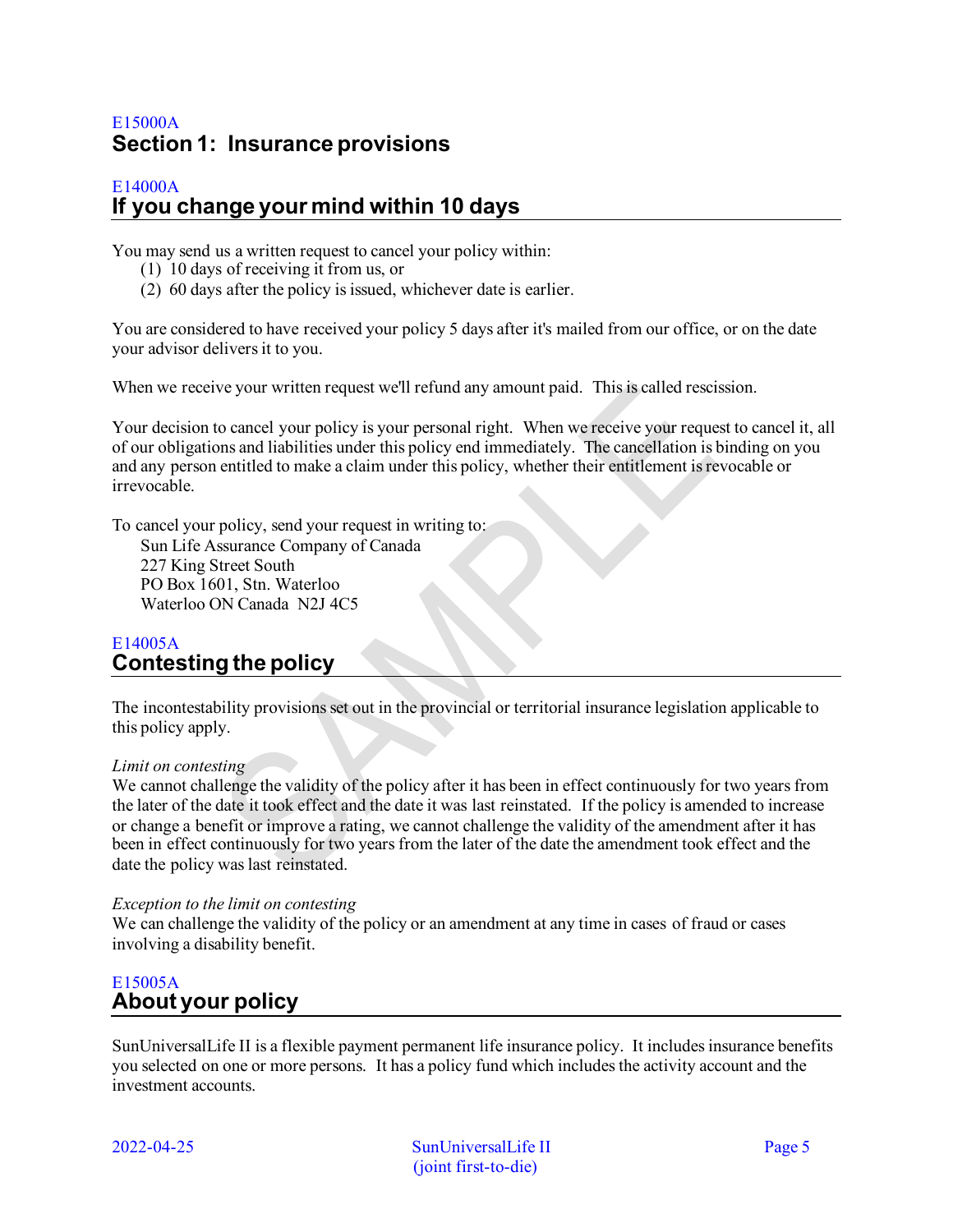Payments must be made to Sun Life Assurance Company of Canada to keep your policy in effect and are subject to a minimum and maximum limit that we determine. We have the right to refuse cash payments.

Any payment we receive at our head office before the Toronto Stock Exchange is closed for the day is applied to your policy effective that day. Any payment we receive at our head office after the Toronto Stock Exchange is closed is applied to your policy effective on the following business day.

Any request for a transfer, withdrawal, policy loan or policy cancellation that we receive at our head office before the Toronto Stock Exchange is closed for the day, is effective that day but processed the following business day. If money is moved to or from an investment account, we may delay the effective date of the transaction for up to 5 business days from the day we receive your request or the day we receive funds.

Payments we receive are held in our general fund. When you invest in any managed investment account you do not:

- acquire any ownership interest in a specific fund
- purchase units, or
- have any legal interest in any security.

## <span id="page-5-0"></span>E15015A **Death benefit type**

The death benefit that is payable when an insured person dies depends on the death benefit type in effect on that insured person's date of death. The death benefit type on the policy date is shown on the *Policy summary*. It may be changed, subject to the terms and conditions described under *Applying for changes to your policy*.

If this policy has one basic insurance coverage, the entire policy fund and any policy loans are allocated to that coverage. If this policy has more than one basic insurance coverage, we allocate a portion of the policy fund value and any policy loans to each of those coverages, as described in the *Investment provisions* section.

The following death benefit types may be available for basic insurance coverages in this policy:

### **Level insurance amount**

The death benefit is the greater of:

- the insurance amount for the basic insurance coverage, and
- the allocated policy fund value.

The amount of any allocated policy loans, including interest, is deducted from the death benefit amount payable.

## **Insurance amount plus policy fund**

The death benefit is:

- the insurance amount for the basic insurance coverage
- **plus** the allocated policy fund value.

The amount of any allocated policy loans, including interest, is deducted from the death benefit amount payable.

## **Level insurance amount plus indexing**

The death benefit is the greater of:

• the insurance amount for the basic insurance coverage, and

2022-04-25 SunUniversalLife II Page 6 (joint first-to-die)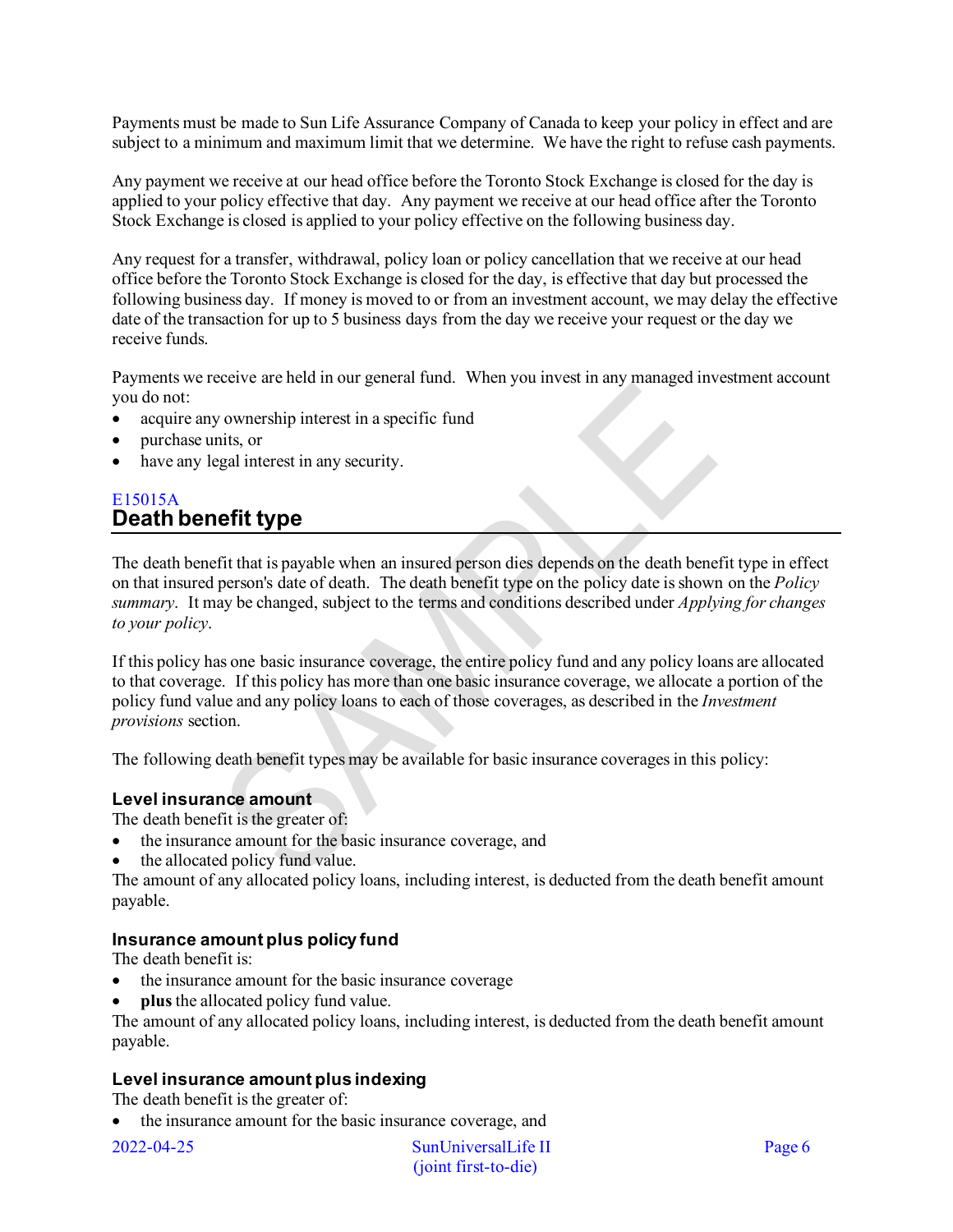• the allocated policy fund value.

The insurance amount for the basic insurance coverage increases at each policy anniversary by the percentage you selected, as shown on the *Policy summary*. The percentage increase is applied to the previous year's total insurance amount for the basic insurance coverage. There is no indexing beyond an insured person's age 85 (or joint age 85 for a joint basic insurance coverage).

When an insurance amount is increased, we establish a new basic insurance coverage for the amount of the increase.

The total of the insurance amounts for all basic insurance coverages can never be more than 3 times the total insurance amount for the basic insurance coverages on the policy date and any other increases to the basic insurance coverage that you requested and we approved.

The amount of any allocated policy loans, including interest, is deducted from the death benefit amount payable.

## **Level insurance amount plus return of payments**

The death benefit is the greater of:

- the insurance amount for the basic insurance coverage, and
- the allocated policy fund value.

The insurance amount for the basic insurance coverage increases each year by the amount of payments made to the policy fund, up to age 100 (or joint age 100). When an insurance amount is increased, we establish a new basic insurance coverage for the amount of the increase.

The total of the insurance amounts for all basic insurance coverages can never be more than 3 times the total insurance amount for the basic insurance coverages on the policy date and any other increases to the basic insurance coverage that you requested and we approved.

The amount of any allocated policy loans, including interest, is deducted from the death benefit amount payable.

## **Level insurance amount plus adjusted cost basis**

The death benefit is the greater of:

- the insurance amount for the basic insurance coverage, and
- the allocated policy fund value.

The insurance amount for the basic insurance coverage changes each year by the amount of the change to the policy's *adjusted cost basis*, as defined in the Income Tax Act (Canada), up to age 100 (or joint age 100). The total *adjusted cost basis* will never be less than \$0.

When an insurance amount is increased, we establish a new basic insurance coverage for the amount of the increase.

The total of the insurance amounts for all basic insurance coverages can never be more than 3 times the total insurance amount for the basic insurance coverages on the policy date and any other increases to the basic insurance coverage that you requested and we approved.

The amount of any allocated policy loans, including interest, is deducted from the death benefit amount payable.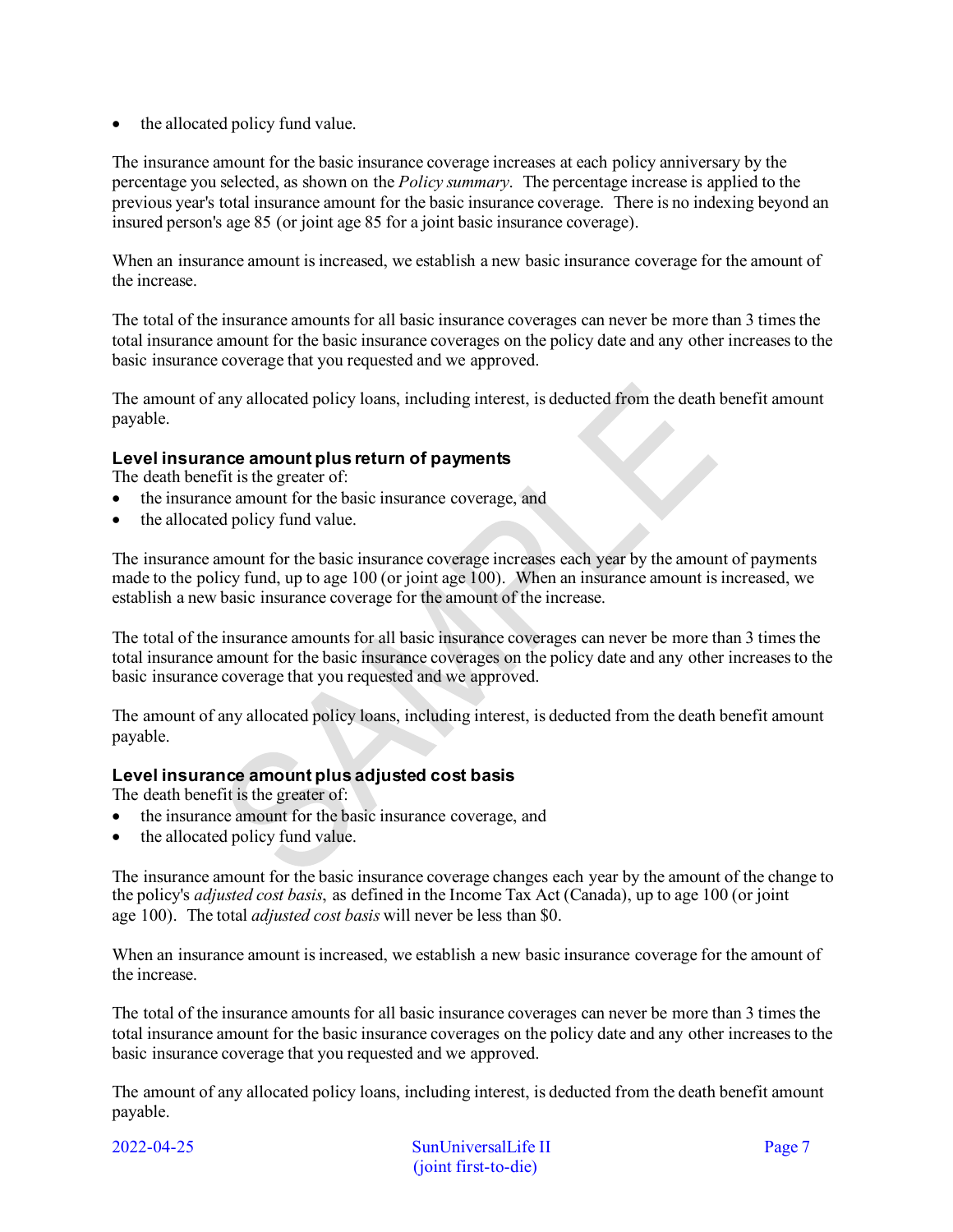The adjusted cost basis is:

- the sum of all payments made to the policy fund
- **plus** accumulated loan interest
- **plus** the taxable portion of any loans or withdrawals
- **minus** the sum of all withdrawals and policy loans made against the policy fund
- **minus** the cost of insurance deducted from the policy fund for optional benefits, excluding any *Term insurance benefit*
- **minus** the *net cost of pure insurance* as defined in the Income Tax Act (Canada)
- **minus** an adjustment we're required to make under the Income Tax Act (Canada) for payment of a death benefit before the policy ends.

If you change ownership by transferring your rights under this policy to another owner, the death benefit type automatically changes to Level insurance amount.

## <span id="page-7-0"></span>E15025A **Paying for your policy**

When we receive a payment, money is added to the activity account as long as the total of the payments made during the policy year is below the annual maximum amount for that year to keep the policy tax-exempt. We deduct an amount for provincial premium tax from the amount we receive and then deposit the balance into the activity account. The amount we deduct differs by province and is determined by legislation. It is subject to change at any time.

The activity account earns daily interest at the rate we set. The interest rate is subject to change at any time. The guaranteed minimum interest rate will be at least 90% of the Government of Canada 30-day Treasury Bill rate in effect on the day we set the interest rate, less a management fee of 1.75 percentage points. Under no circumstances will the rate be less than 0%.

## <span id="page-7-1"></span>E15035A **Monthly deductions from the policy fund**

Each monthly anniversary day, we deduct money from the activity account to pay for the cost of insurance for the basic insurance coverage and any optional benefits. If there is not enough money in the activity account to pay for the cost of insurance, we will transfer money from your investment accounts according to the withdrawal order you selected, as shown on the *Policy summary*. You may change your withdrawal order at any time. A transaction fee may apply.

## **Proportional withdrawal order**

Proportional order means we transfer money in proportion to the value of your investment accounts on the day of the transfer. If there is not enough money in the activity account and investment accounts, we will transfer money from the service account to pay for the cost of insurance.

For Alternate withdrawal order 1 or 2, if there is insufficient money in the first account, we will take money from the next account until the cost of insurance has been paid.

## **Alternate withdrawal order 1**

- daily interest account (DIA)
- accounts based on the performance of managed accounts in proportion to the balance of each of those accounts
- guaranteed interest accounts (GIAs)

2022-04-25 SunUniversalLife II Page 8 (joint first-to-die)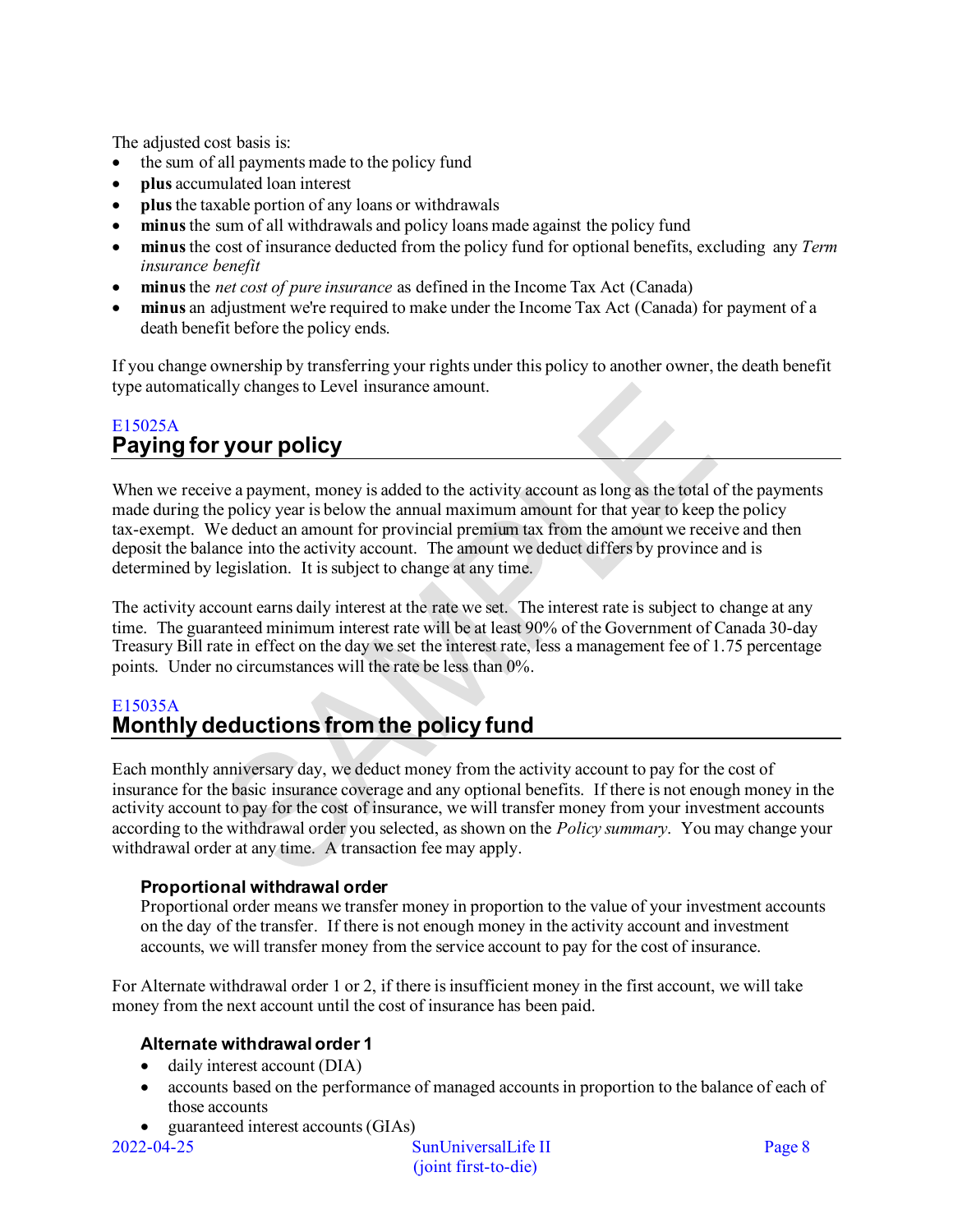- Sun Life Diversified Account and, if necessary,
- from the service account.

## **Alternate withdrawal order 2**

- 1. daily interest account (DIA)
- 2. guaranteed interest accounts (GIAs)
- accounts based on the performance of managed funds in proportion to the balance of each of those accounts
- Sun Life Diversified Account and, if necessary,
- 3. from the service account.

For all of the withdrawal orders described above, if we transfer money from a GIA layer or the Sun Life Diversified Account to pay the cost of insurance, there is no market value adjustment. Money will be taken from the GIA layer closest to maturity and interest will be credited up to the date of the transfer.

If you have money in an account based on the performance of managed funds, and the rate of return negatively impacts your policy fund value, then you may need to make additional payments to ensure there is enough money in the policy fund to pay the required cost of insurance and provincial premium tax.

## <span id="page-8-0"></span>E15045A **Calculating the monthly cost of insurance**

The monthly cost of insurance is determined by a number of factors such as an insured person's age, sex, smoking status, health and the cost of insurance type you selected.

The following cost of insurance types may be available for basic insurance coverages in this policy:

- guaranteed yearly renewable term rates to age 70 which increase each year
- guaranteed yearly renewable term rates to age 85 which increase each year
- guaranteed level rates to age 100, and
- guaranteed level rates for 10, 15 or 20 years.

The guaranteed annual cost of insurance rates for each basic insurance coverage and any optional benefits in effect on the policy date are shown on the *Schedule of guaranteed annual cost of insurance rates.* If the insurance amount for a basic insurance coverage increases, the rates in effect on the date the change is made apply to the increase.

Different rates apply to the annual increases in the insurance amount for the basic insurance coverage. The rates that apply are based on:

- yearly renewable term rates payable to age 100 in effect on the date of each increase, and
- the attained age of the insured person (or attained joint age) on the date of the increase.

These increases occur when the death benefit type you selected is:

- *Level insurance amount plus indexing*
- *Level insurance amount plus return of payments,* or
- *Level insurance amount plus adjusted cost basis.*

They also apply when the tax-exempt status maintenance method you selected is increase or increase and reverse, as described later.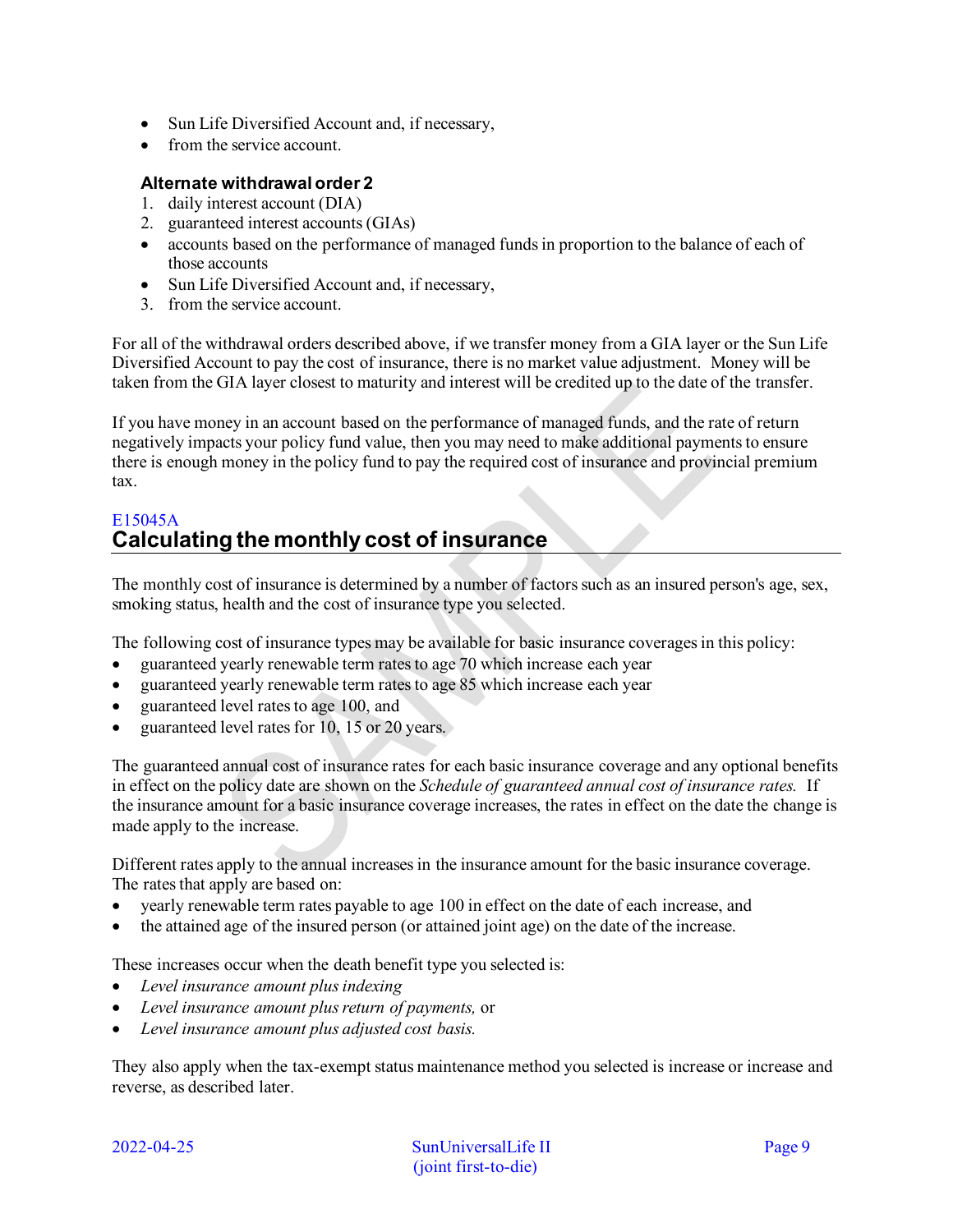Since these annual increases have yearly renewable term rates payable to age 100, we may deduct a cost of insurance for any increased insurance amount beyond the date we stop deducting the cost of insurance for the basic insurance coverage in effect on the policy date.

## **Basic insurance – cost of insurance**

The monthly cost of insurance for a basic insurance coverage is:

 $(A \times B)$ 12

where:

 $A =$  the annual cost of insurance per \$1,000 of net insurance amount at risk

 $B =$  the net insurance amount at risk, divided by 1,000.

### *Net insurance amount at risk*

The net insurance amount at risk varies depending on the death benefit type you selected.

If the death benefit type is *Insurance amount plus policy fund*, the net insurance amount at risk is the insurance amount for the basic insurance coverage.

The net insurance amount at risk is the insurance amount for the basic insurance coverage **minus** the allocated policy fund value (described later) for the following death benefit types:

- *Level insurance amount*
- *Level insurance amount plus indexing*
- *Level insurance amount plus return of payments,* or
- *Level insurance amount plus adjusted cost basis.*

The net insurance amount at risk will never be less than zero.

## **Total disability waiver benefit – cost of insurance**

The monthly cost of insurance for the *Total disability waiver benefit,* if included in this policy, is:

 $(A \times B)$  $12$ 

where:

- $A =$  the annual cost of insurance per \$100 of the costs in B for the insured person with this benefit
- $B =$  the sum of the annual cost of insurance for the following:
- the basic insurance coverage
- any optional benefits for the insured person with this benefit, excluding the cost for this benefit*,*  and
- any *Term insurance benefit for the additional insured person* linked to this insured person, if shown on the *Policy summary*.

This sum is then divided by 100.

### **Owner waiver benefits – cost of insurance**

The monthly cost of insurance for the *Owner waiver disability waiver benefit* and *Owner waiver death benefit,* if included in this policy, is:

 $(A \times B)$ 12

where:

 $A =$  the annual cost of insurance per \$100 of the costs in B for this policy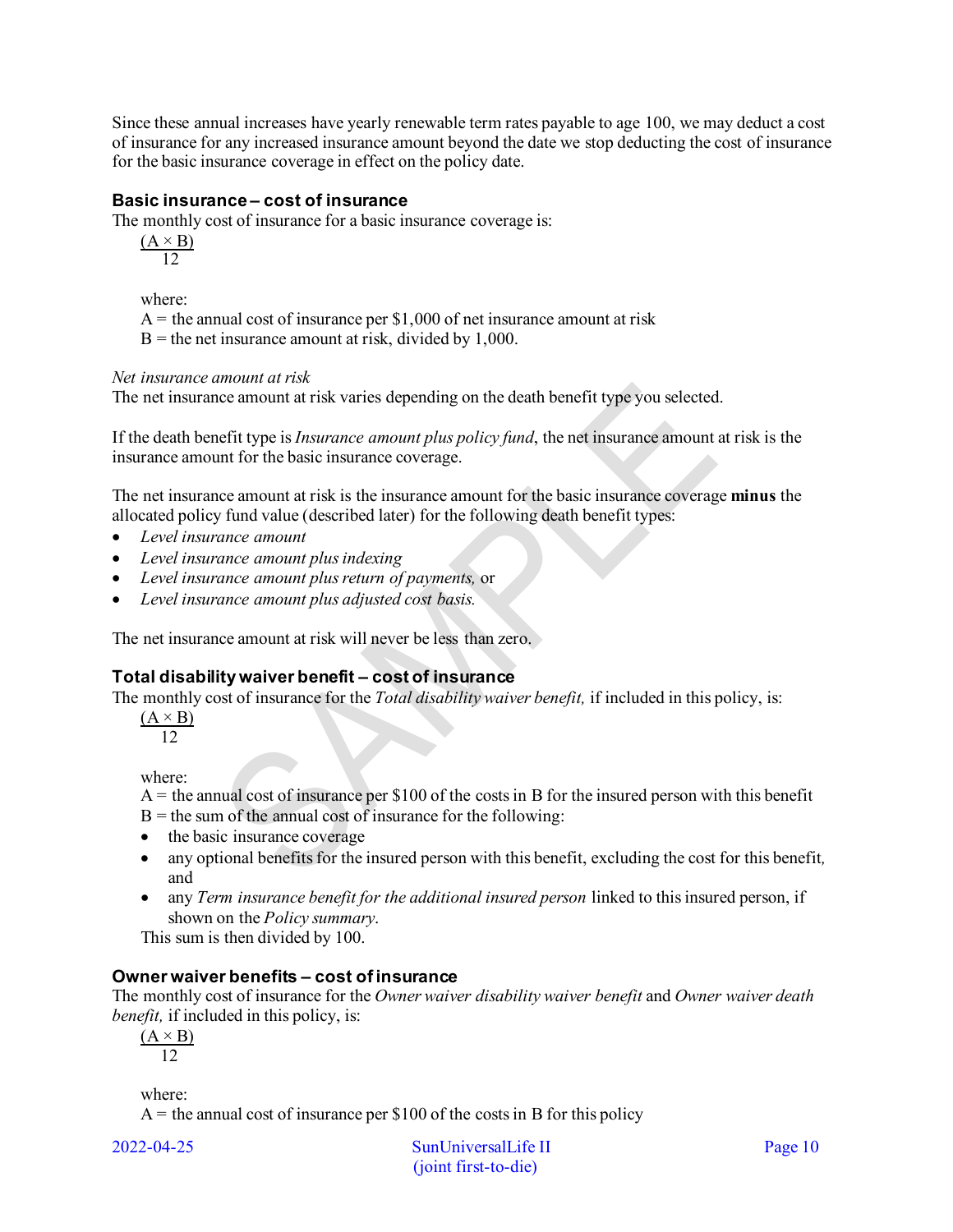$B =$  the total annual cost of insurance for this policy, excluding the cost for this benefit, divided by 100.

## **Other optional benefits – cost of insurance**

The monthly cost of insurance for optional benefits, excluding the *Total disability waiver benefit, Owner waiver disability benefit* and *Owner waiver death benefit*, if included in this policy, is:

 $(A \times B)$ 12

where:

 $A =$  the annual cost of insurance per \$1,000 of net insurance amount at risk for the benefit  $B =$  the net insurance amount at risk, divided by 1,000.

The net insurance amount at risk is the insurance amount or the option amount for the benefit.

## <span id="page-10-0"></span>E15060A **Paying a death benefit – insured person's death**

When a death benefit is payable, we pay the named beneficiary for that insured person's insurance coverage(s). The amount we pay is determined as of the date the insured person died.

We also pay the beneficiary an amount equal to any cost of insurance deducted after the date the insured person died.

If there is a basic insurance coverage on one insured person, that coverage ends when the insured person for that coverage dies.

If there is a joint first-to-die basic insurance coverage, that coverage ends when one of the insured persons for that joint coverage dies.

If there is a joint last-to-die basic insurance coverage, that coverage ends when both the insured persons for that joint coverage have died.

This policy ends on the date all basic insurance coverages in this policy end. If there is any amount in the service account on the date the insured person(s) for the basic insurance coverage die(s), we pay it to the beneficiary who receives the death benefit.

## **When we will not pay (exclusions)**

We will not pay a death benefit if the insured person dies before reaching the age of 15 days.

For each basic insurance coverage, we will not pay the death benefit\* if any insured person for that coverage takes their own life, regardless of whether the insured person has a mental illness or understands or intends the consequences of their action(s), within 2 years of the later of:

- the most recent date an application for basic insurance coverage on that person was signed
- the policy date, shown on the *Policy summary*
- the effective date of the insurance, if you added it after the policy date, or
- the most recent date your policy was put back into effect, if it has been reinstated.

When we don't pay the death benefit, the basic insurance coverage ends and instead we pay the beneficiary:

• the policy fund value as of the date the insured person died

2022-04-25 SunUniversalLife II Page 11 (joint first-to-die)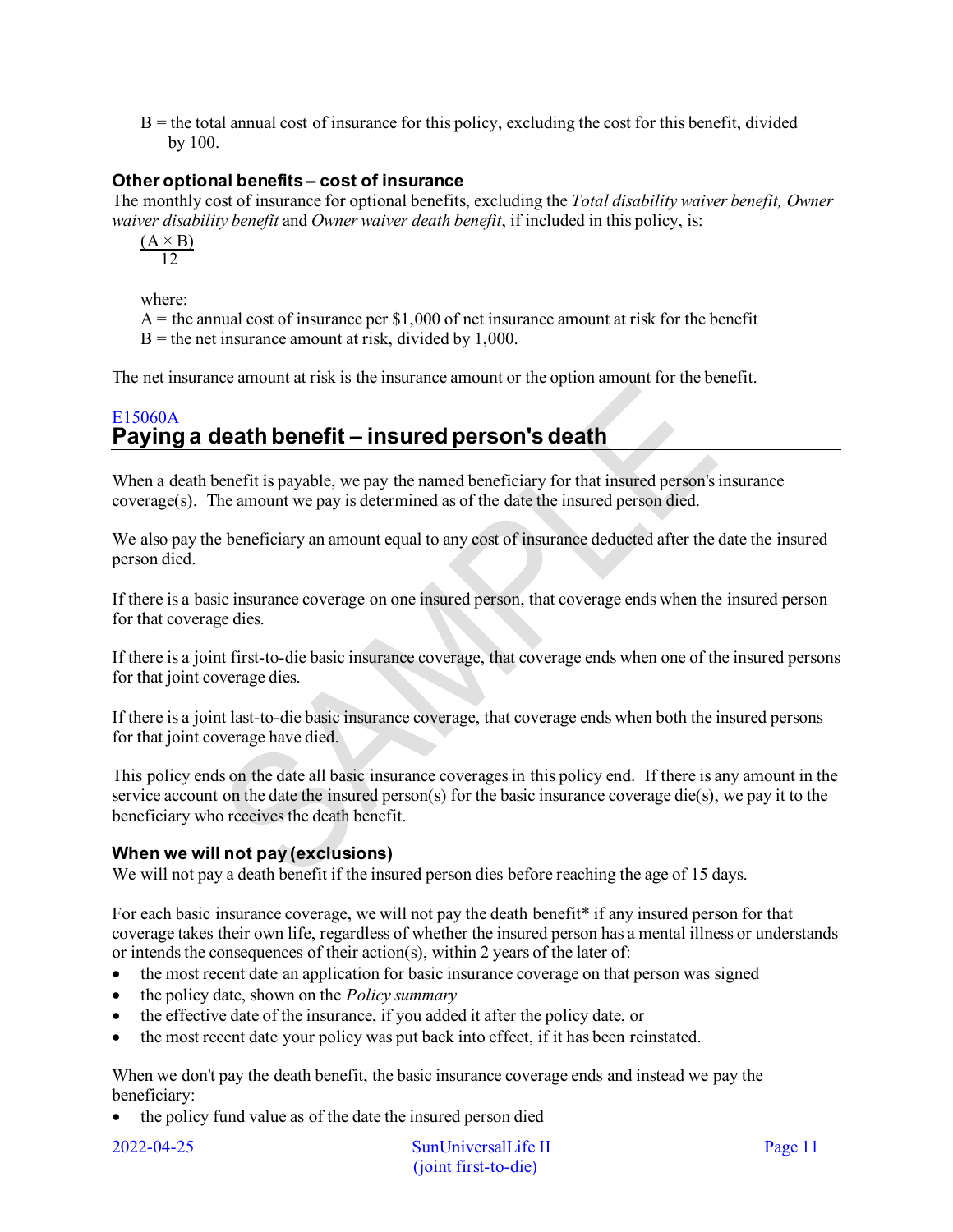- **plus** the total cost of insurance we deducted for that insured person's insurance
- **minus** the amount of any outstanding policy loans, including interest.

If the policy has been put back into effect, we'll refund only the cost of insurance that was deducted for that insured person since the most recent date the policy was reinstated.

If an insured person takes their own life, regardless of whether the insured person has a mental illness or understands or intends the consequences of their action(s), within 2 years of any increase in their basic insurance coverage that you applied for, we will not pay the amount of the increase. Instead, if the basic insurance coverage has been continuously in effect for at least 2 years on the date the insured person dies, we will pay the following amount to the named beneficiary:

- the death benefit we would have paid before the increase
- **plus** the policy fund value as of the date the insured person died
- **plus** an amount equal to the cost of insurance deducted for the increase in the basic insurance death benefit
- **minus** the amount of any outstanding policy loans, including interest.

### *If you replaced insurance that was issued by us*

\*If any insurance in this policy is the result of replacing insurance that we issued, we determine the death benefit payable for the part that is replacing insurance, based on the effective date of your previous insurance.

# <span id="page-11-0"></span>**Making a claim for the death benefit**

To make a claim, contact us at the toll free phone number shown at the beginning of this policy. We will then send the appropriate form to be completed. The person making the claim must complete the form and give us the information we need to assess the claim, including proof that the insured person died while their coverage was in effect.

Physicians may charge a fee to complete certain forms. The person making the claim is responsible for any fee.

Before we pay a death benefit, we must verify the insured person's date of birth. If the date of birth on the application is incorrect, we'll adjust the death benefit to the amount that would have been payable based on the cost of insurance deducted and the correct date of birth.

If more than one of the insured persons die in circumstances where it's uncertain which person survived the other, we determine the oldest person died first.

## <span id="page-11-1"></span>E15070A **Survivor benefit**

If one of the insured persons under the joint first-to-die basic insurance coverage dies, you or the surviving insured person, with your written consent, have the right to buy new insurance within 90 days of the death. You may apply for life insurance on the surviving insured person, without giving us new evidence of insurability, but only if the death occurs before the policy anniversary nearest the surviving insured person's 75th birthday.

The *Policy summary* shows the insured persons for the joint coverage.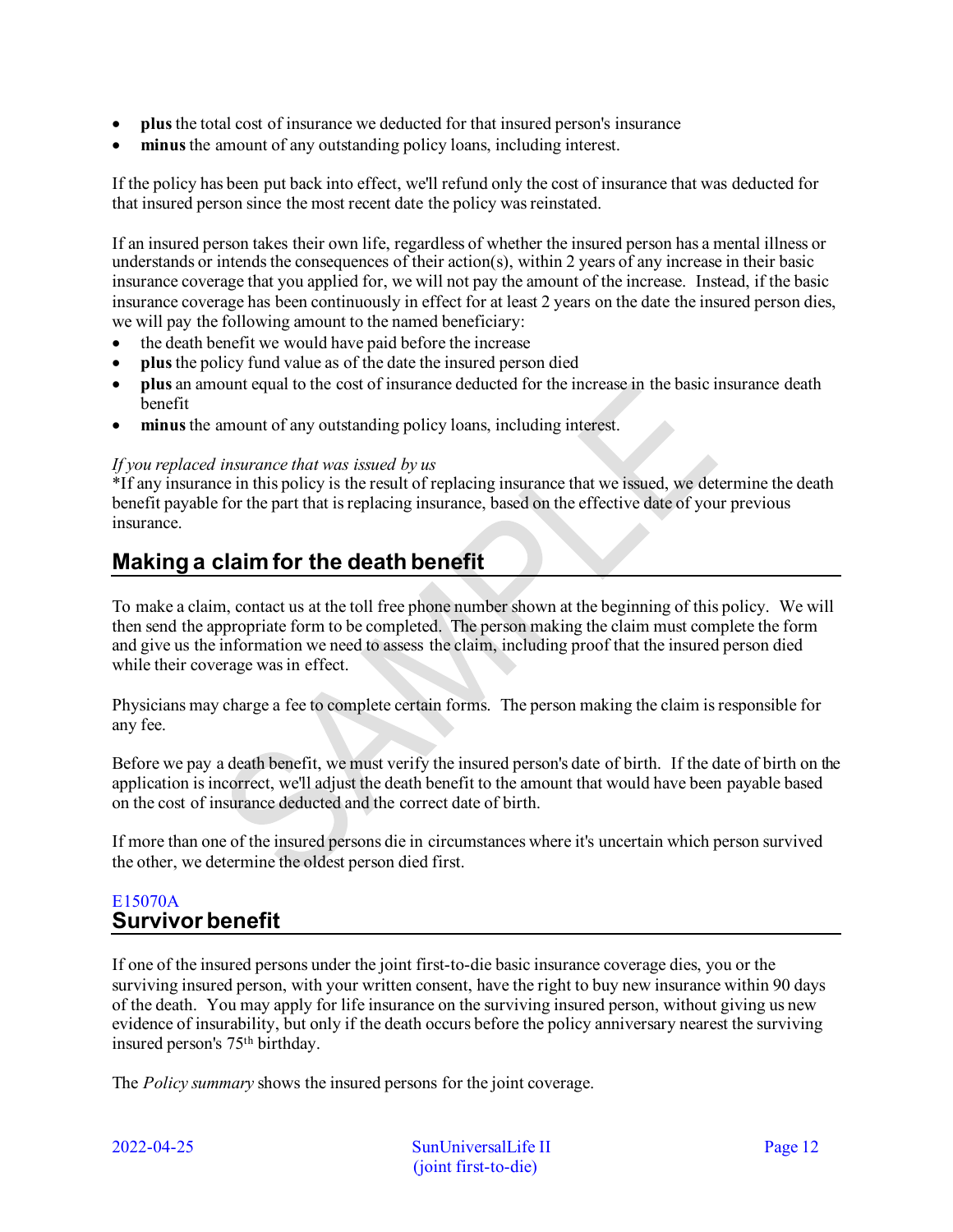## **The life insurance policy you may apply for**

You may apply for any life insurance policy we offer when you apply, subject to the terms and conditions of that policy and our administrative rules. Your application must be in a form acceptable to us. The new policy will:

- be determined based on the information about the surviving insured person in the application we received for the joint coverage in this policy
- depend on our rules about the age of the surviving insured person and the amount of insurance
- have an insurance amount that is not greater than the insurance amount of the joint coverage in this policy, as determined on the date the first insured person died, and
- not include any optional benefits that are in this policy, except as described below, a disability waiver benefit on the surviving insured person.

If this policy includes a *Total disability waiver benefit* on the surviving insured person, a similar benefit may be included in the new policy if:

- we offer a disability waiver benefit, and
- you request the benefit.

*If we're waiving the cost for this policy because the surviving insured person is totally disabled*  If we are waiving the cost of insurance for this policy because the surviving insured person is totally disabled, we will waive the cost for the new policy while they continue to be disabled. We consider the insured person to be totally disabled according to the disability waiver benefit in effect when we approved the disability claim.

If we receive an application for more insurance than we offer under the Survivor benefit, we require new evidence of insurability that we consider satisfactory.

### **Paying for the new life insurance**

The amount you are required to pay for the new life insurance policy will be based on:

- the same evidence of insurability for the surviving insured person we used to determine the cost for the joint coverage in this policy
- the rates we charge for the new insurance on the date you apply, and
- the age of the surviving insured person on the date you apply.

## **When the benefit ends**

The Survivor benefit ends on the earliest of:

- the policy anniversary nearest the youngest insured person's  $75<sup>th</sup>$  birthday
- the date the new life insurance policy on the surviving insured person takes effect
- the date the surviving insured person dies
- 90 days after the date one of the insured persons for the basic insurance coverage dies, or
- the date this policy ends.

## <span id="page-12-0"></span>E15075A **Automatic survivor death benefit**

If the surviving insured person under the joint first-to-die coverage dies, we may pay an additional death benefit. The automatic survivor death benefit amount is equal to the death benefit for the joint coverage.

## **When we pay**

When the surviving insured person dies before the policy anniversary nearest their 75<sup>th</sup> birthday, we pay the automatic survivor death benefit if:

2022-04-25 SunUniversalLife II Page 13 (joint first-to-die)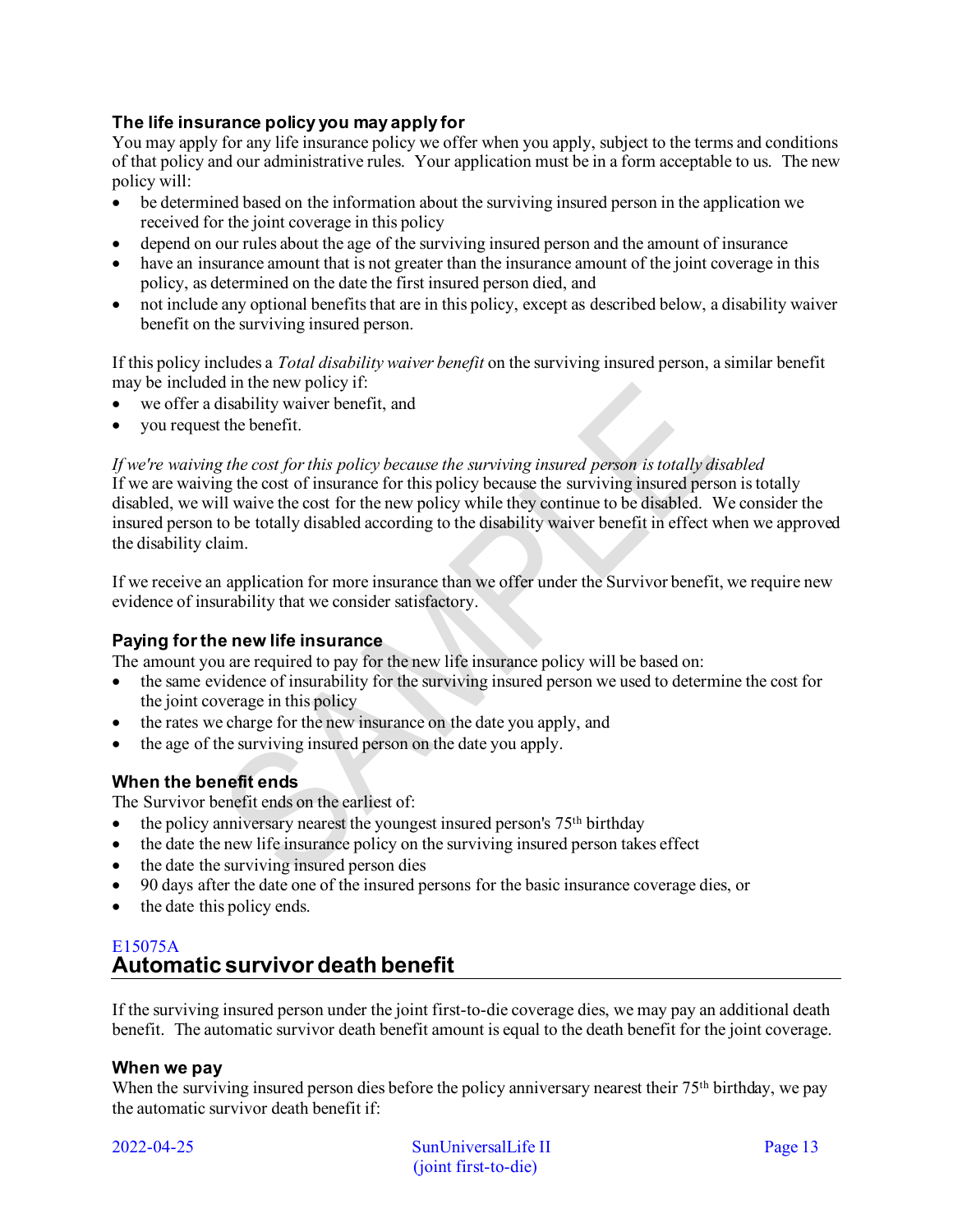- the surviving insured person dies within 90 days after the date the first person dies, and
- you did not apply for a new life insurance policy as described under *Survivor benefit.*

We pay the death benefit to the estate of the surviving insured person.

## **When we will not pay (exclusions)**

We will not pay an Automatic survivor death benefit if either of the insured persons takes their own life. regardless of whether the insured person has a mental illness or understands or intends the consequences of their action(s), within 2 years of the later of:

- the most recent date the application for the joint coverage was signed
- the policy date, shown on the *Policy summary*
- the effective date of any increase to the insurance that you requested and we approved, after the policy date, or
- the most recent date your policy was put back into effect, if it has been reinstated.

## **Making a claim**

To make a claim, call your advisor or contact us at the toll free phone number shown at the beginning of this policy. We will send the appropriate form to be completed. The person making the claim must give us any information we need to assess the claim, including proof that the insured person died while this benefit was in effect.

Physicians may charge a fee to complete certain forms. The person making the claim is responsible for any fee.

## **When the benefit ends**

The Automatic survivor death benefit ends on the earliest of:

- the policy anniversary nearest the surviving insured person's  $75<sup>th</sup>$  birthday
- the date a new life insurance policy on the surviving insured person takes effect
- the date the surviving insured person dies
- 90 days after the date one of the insured persons for the basic insurance coverage dies, or
- the date this policy ends.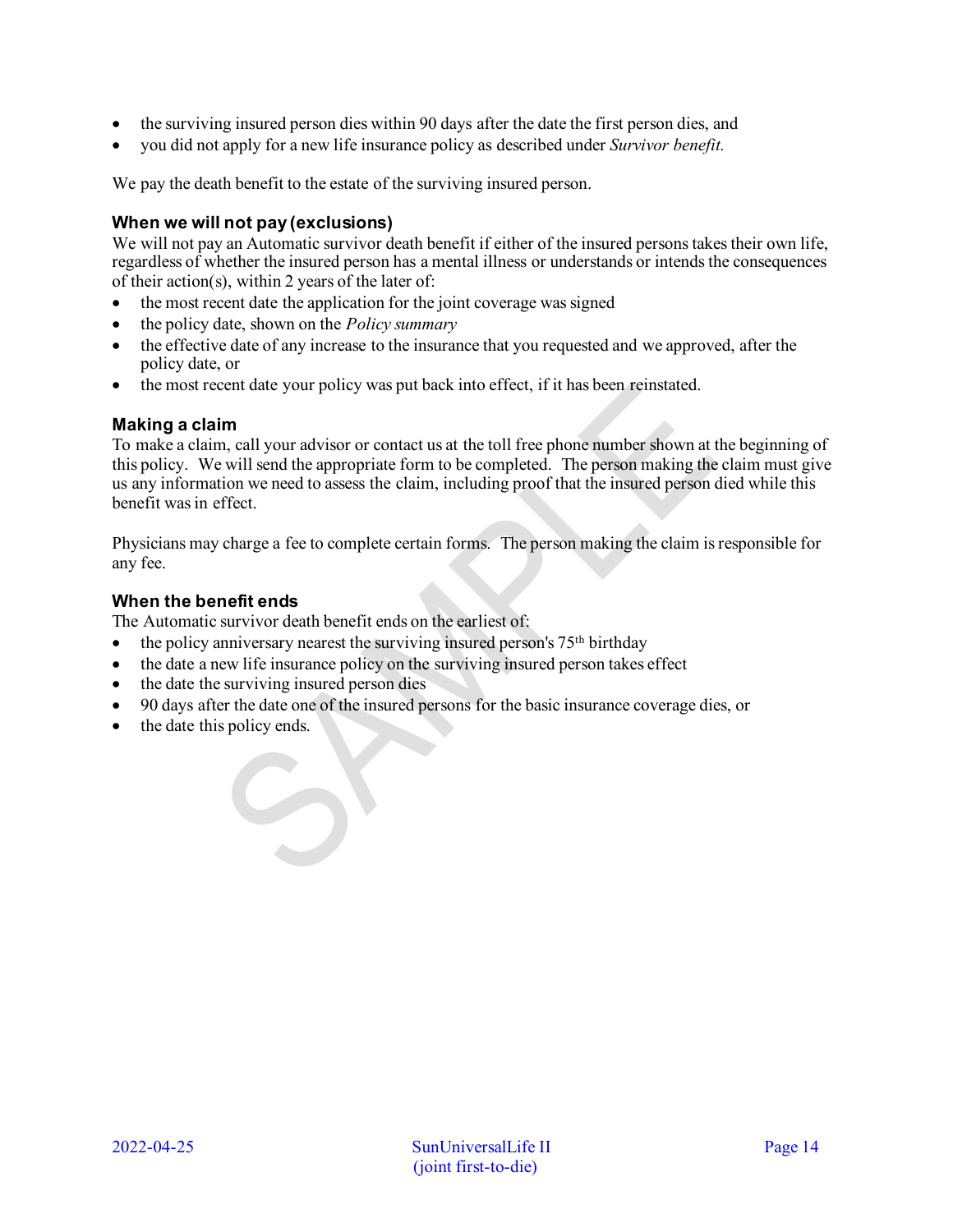# <span id="page-14-0"></span>E15085A **Section 2: Investment provisions**

## <span id="page-14-1"></span>E15090A **Policy fund value**

Your policy fund value is the total amount in the activity account plus the total of your investment accounts.

We will limit the amount of money you may have in your policy fund, based on the tax-exempt limit. This is described later in your policy under the heading, *Maintaining the tax-exempt status of your policy*.

You may make withdrawals from your policy fund. This is explained later under the heading, *Withdrawing money from your policy*.

You may borrow money from your policy. This is explained later under the heading, *Borrowing money from your policy (policy loans)*.

In addition, we may deduct transaction fees from your policy fund. These are explained later in your policy under the heading, *Transaction fees*.

# <span id="page-14-2"></span>**Allocating policy fund value and policy loans**

## **Allocating policy fund value**

If this policy has one basic insurance coverage, the entire policy fund value is allocated to that coverage.

If this policy has more than one basic insurance coverage, we allocate a portion of the policy fund value to each basic insurance coverage (proportional allocation).

The allocated policy fund value is a percentage of the *reduced policy fund value.* For each basic insurance coverage, the percentage is the proportion of the insurance amount for that coverage to the total of all insurance amounts for basic insurance coverages in the policy.

The *reduced policy fund value* is the policy fund value decreased by the monthly cost of insurance for any optional benefits included in this policy, excluding any *Total disability waiver, Owner waiver disability*  and *Owner waiver death benefits.* 

## **Allocating policy loans**

If this policy has one basic insurance coverage, all policy loans, including interest, are allocated to that coverage. If this policy has more than one basic insurance coverage, we allocate a portion of all policy loans, including interest, to each coverage.

The loans, including interest, are allocated in the same proportion as the allocated policy fund value.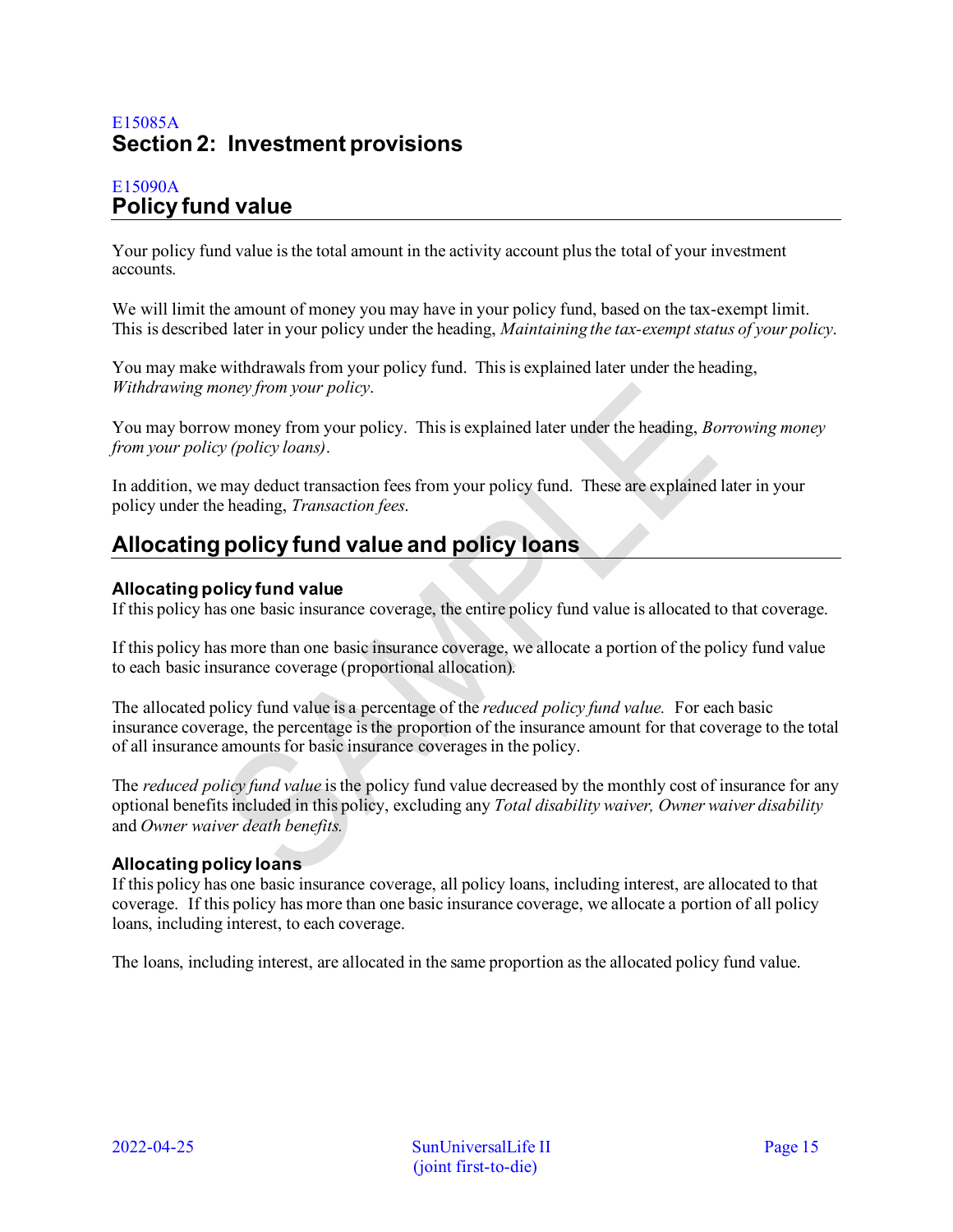## <span id="page-15-0"></span>E15100A **Investment accounts**

Several investment accounts are included in your policy: daily interest account (DIA), guaranteed interest accounts (GIAs), Sun Life Diversified Account and accounts based on the performance of managed funds. Your investment mix is the investment accounts and the percentages you selected for those accounts. You may change the accounts or percentages or both at any time by sending us your written request. We may charge a transaction fee.

Each of your investment accounts must have a minimum amount of \$100. All subsequent payments and transfers to each account must be at least \$100.

## **Transfers to your investment accounts**

Provided the cost of insurance has been paid, money will be transferred from the activity account after the minimum amount for all selected accounts is met, according to your investment mix. Transfers are also processed on a monthly anniversary day if the minimum amount for all accounts is met.

*Example: assume the investment mix is Sun Life Managed Account A 10% and Sun Life Managed Account B 90%* 

- A minimum of \$1,000 must be in the activity account to meet the minimum required amount for this investment mix before a transfer can be made to the two selected investment accounts.
- Once  $$1,000$  is in the activity account, then  $$100 (10\% \text{ of } $1,000)$  will be transferred to the Sun Life Managed Account A account and \$900 (90% of \$1,000) will be transferred to the Sun Life Managed Account B account.
- If \$990 was in the activity account, money would not be transferred from the activity account to the selected accounts. With the investment mix of Sun Life Managed Account A 10% and Sun Life Managed Account B 90%, there is only \$99 (10% of \$990) available to be transferred to the Sun Life Managed Account A account and that does not meet the minimum requirement of \$100 for all selected accounts.

## *Daily interest account (DIA)*

This account earns daily interest at the rate we determine. The interest rate is subject to change at any time. The guaranteed minimum interest rate will be at least 90% of the Government of Canada 30-day Treasury Bill rate in effect on the day we set the interest rate, less a management fee of 1.75 percentage points. Under no circumstances will the rate be less than 0%.

## *Guaranteed interest accounts (GIAs)*

Guaranteed interest accounts are available in terms of 1, 3, 5 and 10 years. Each time money is transferred to a GIA, we establish a new layer for that amount with a specific maturity date and interest rate. The interest rate remains in effect for the full term of that account and interest is credited daily. Interest is compounded annually.

For each GIA, the guaranteed minimum interest rate will be at least 90% of the Government of Canada Bond rate with the same term, less a management fee of 1.75 percentage points. Under no circumstances will the rate for any GIA account be less than  $0\%$ .

If Government of Canada Bonds with the same term are not available, we will use our best estimate to determine what the rate would be if a bond with the same term were available.

When a GIA layer matures, we follow the selection you made on your application to either:

• apply the balance of the GIA layer to a new GIA account for the same term, or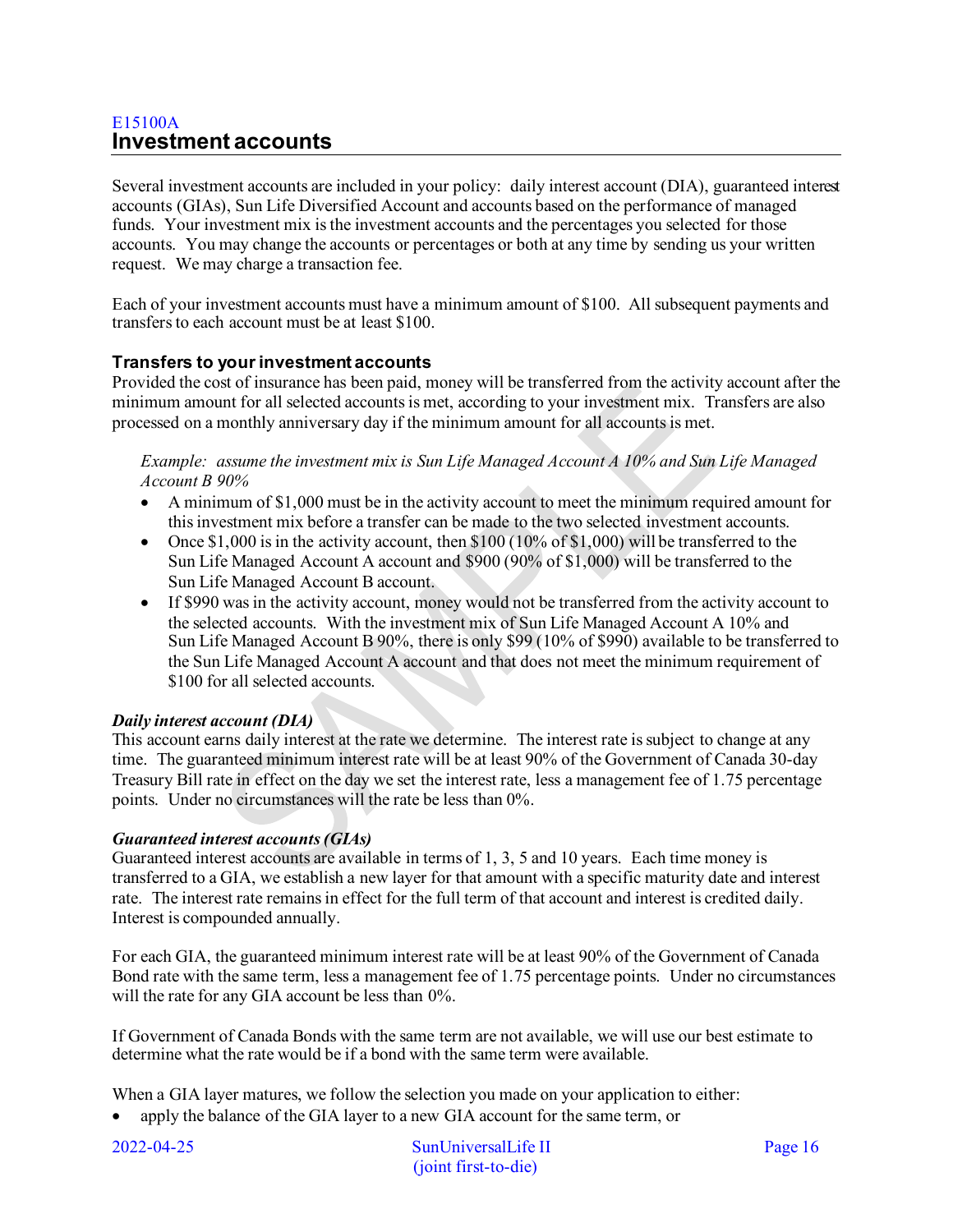• transfer the value including interest at the maturity date to the activity account. Money will be transferred from the activity account after the \$100 minimum amount for all your investment accounts is met according to your investment mix.

You may change your selection at any time.

We may change GIA accounts available to you at any time. If you have money in a discontinued account we'll tell you in advance. If you do not reply within the time specified in the notice, we will continue to follow your investment instructions except that money that would otherwise be transferred to a discontinued GIA account will be transferred to a GIA account with the next shortest term. We will always offer a GIA account with a 0% guaranteed minimum interest rate.

## *Sun Life Diversified Account*

This account earns daily interest at the rate we determine. The interest rate is subject to change at any time. It is based on the average yield of a variety of investments including bonds, mortgages, common stocks and real estate. Under no circumstances will the rate be less than 0%.

We have the right to discontinue this account. If we discontinue this account, we will tell you in advance and provide information about other accounts that are available. If you do not reply within the time specified in the notice, the amount in the discontinued account will be transferred to the activity account. Once the \$100 minimum amount is met for all remaining selected accounts, the money will then be transferred according to your investment mix.

## *Accounts based on the performance of managed funds*

The accounts offer returns based on the performance of designated funds managed by a fund manager that we select. Account balances will be adjusted daily. Each daily adjustment may increase or decrease the balance of the account, depending on the rate of return.

When you invest in any managed investment account you do not:

- acquire any ownership interest in a specific fund
- purchase units, or
- have any legal interest in any security.

We may change, merge, or withdraw accounts at any time. If we change or merge accounts in which you have a balance, we will tell you in advance and provide information about other accounts that are available.

If we withdraw an account in which you have a balance, we will transfer the balance for that account to another account with similar investment objectives and tell you in advance. If there are no accounts with similar investment objectives, a transfer will be made to the activity account. If money is transferred to the activity account and the \$100 minimum amount is met for all remaining selected accounts, the money will then be transferred according to your investment mix.

The daily rate of return for this account on a business day is:

- the Canadian dollar rate of return on the designated fund, which reflects the fund manager's expenses and fund distributions
- **minus**, if applicable, an additional annual management fee we charge, divided by the number of expected business days within the calendar year. This additional management fee may change from time to time.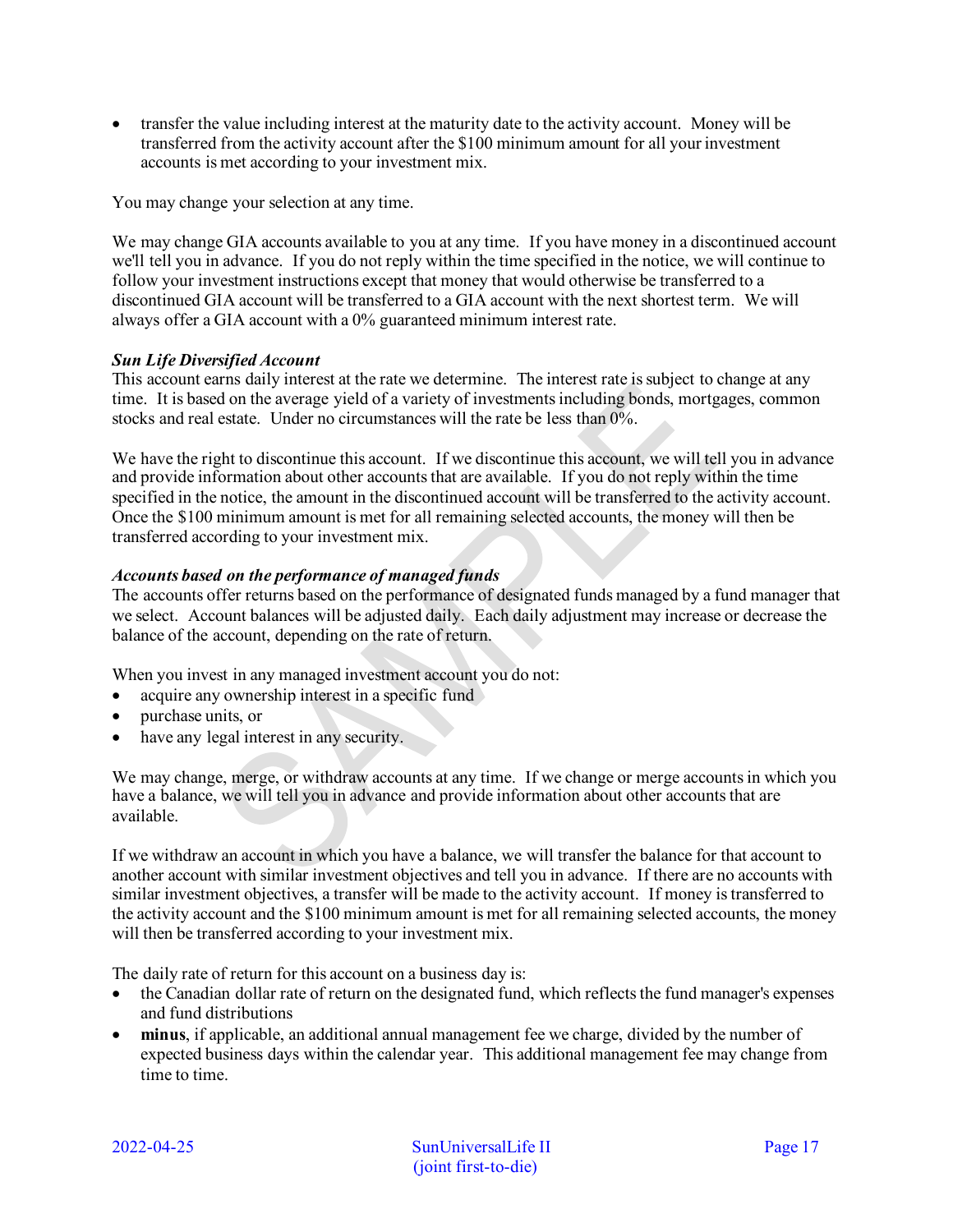The rate of return is not guaranteed and may be positive or negative. We have the right to revise or correct any rate of return that was based on incorrect information provided by the fund manager.

On a day other than a business day, the daily rate of return is 0%.

# <span id="page-17-0"></span>E15115A **Maintaining the tax-exempt status of your policy**

According to current Canadian tax law, the money in your policy fund is not taxed if your policy passes the tax-exempt limit test and the money remains in your policy fund. The tax-exempt limit changes annually on the policy anniversary.

If a payment would cause your policy to fail the tax-exempt limit test, we will transfer the excess amount of that payment directly to the service account. Provincial premium tax is not deducted from excess amounts transferred to the service account.

At each policy anniversary, if your policy fails the tax-exempt limit test, we make an adjustment to your policy, according to the method you selected, which is one of the following:

- **retain** the amount of all basic insurance coverages
- **increase** any basic insurance amount by the percentage required. The maximum increase is 8% of the cumulative basic insurance amount, including any increase under the *Level insurance amount plus indexing, Level insurance amount plus return of payments* or *Level insurance amount plus adjusted cost basis* death benefit type, or
- **increase and reverse:** increase any basic insurance amount by the percentage required. The maximum increase is 8% of the cumulative basic insurance amount. We reverse these increases at each future policy anniversary as long as the policy will not lose its exempt status. This method is only available with the *Level insurance amount* and *Insurance amount plus policy fund* death benefit types.

The total of the insurance amounts for all basic insurance coverages can never be more than 3 times the total insurance amount for the basic insurance coverages on the policy date and any other increases to the basic insurance coverage that you requested and we approved.

Any excess funds remaining in the policy fund at the policy anniversary date will be transferred to the service account. We withdraw these excess funds from the activity account first, then from the investment accounts, according to your withdrawal order.

When an insurance amount is increased, we establish a new basic insurance coverage for the amount of the increase. The cost of insurance rates that apply to the annual increases are based on:

- yearly renewable term rates payable to age 100 in effect on the date of each increase, and
- the attained age of the insured person (or attained joint age) on the date of the increase.

At each policy anniversary, we will also determine if any money can be transferred from the service account to the policy fund, and still have the policy pass the tax-exempt limit test. This minimizes the tax you pay on the service account. Provincial premium tax is deducted from the amount transferred from the service account to the activity account.

If Canadian tax law changes, we may limit or disallow any transactions or policy changes that affect your policy's tax-exempt status.

# <span id="page-17-1"></span>**Service account**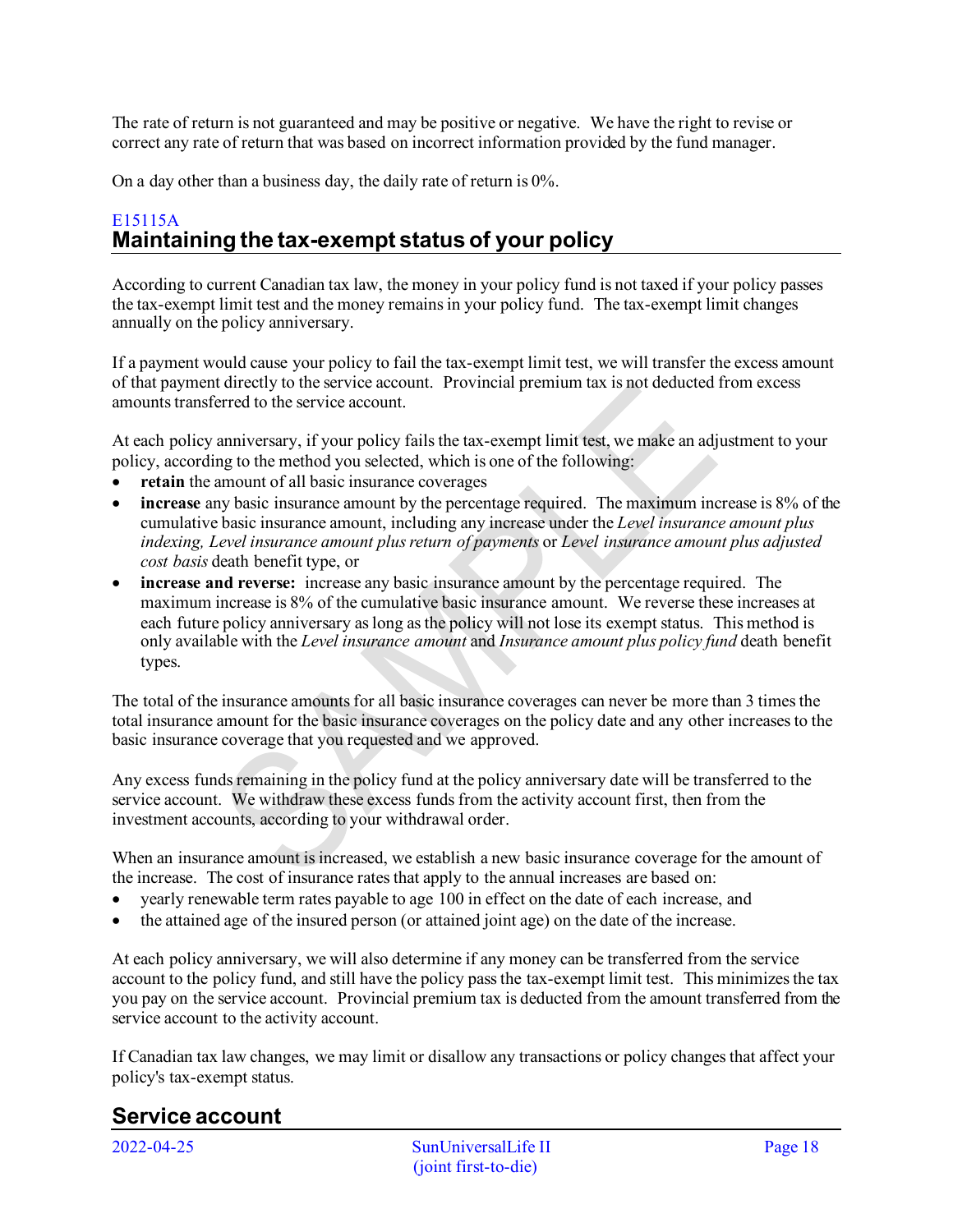This account earns interest according to the investment option you selected for the service account. Interest earned on the service account is taxable. We may set a maximum amount you may have in the service account.

The service account is not part of the policy fund value.

# <span id="page-18-0"></span>**Market value adjustment (MVA)**

There is no MVA when money is transferred from:

- any investment account to the activity account to pay for the cost of insurance
- any investment account to the service account, or
- the service account to the activity account.

We may deduct an MVA when you:

- withdraw money from this policy, or
- transfer money between investment accounts.

For these transactions, we deduct an MVA if:

- money is withdrawn or transferred from a GIA layer before it matures, and the current interest rate for a new GIA layer with the same term is greater than the interest rate of the existing GIA layer, or
- money is withdrawn or transferred from the Sun Life Diversified Account, and the latest yield available to us for Government of Canada long term bonds is greater than the current interest rate for the Sun Life Diversified Account.

## *Guaranteed interest account (GIA)*

The MVA = W  $\times$  { 1 - the lesser of 1 and [  $(1 + J)^D$  ÷  $(1 + K)^D$  ] }

where:

 $W =$  amount withdrawn or transferred from the GIA layer

- $D =$  number of days to maturity in the existing GIA layer, divided by 365
- $J =$  interest rate for the existing GIA layer
- $K =$  current interest rate for a new GIA layer with the same term as the existing GIA.

## *Sun Life Diversified Account*

The MVA = W  $\times$  { the lesser of 1 and [ 10  $\times$  the greater of (0 and {A - B} ) ] }

where:

- $W =$  amount withdrawn or transferred from the Sun Life Diversified Account
- $A =$  the latest yield available to us for Government of Canada long term bonds
- $B =$  current interest rate for the Sun Life Diversified Account

If the latest yield for Government of Canada long term bonds is not available, we will use our best estimate to determine what the yield would be.

# <span id="page-18-1"></span>**Withdrawing money from your policy**

You may withdraw money from your policy at any time. The minimum withdrawal amount is \$250. We may charge a transaction fee for withdrawals.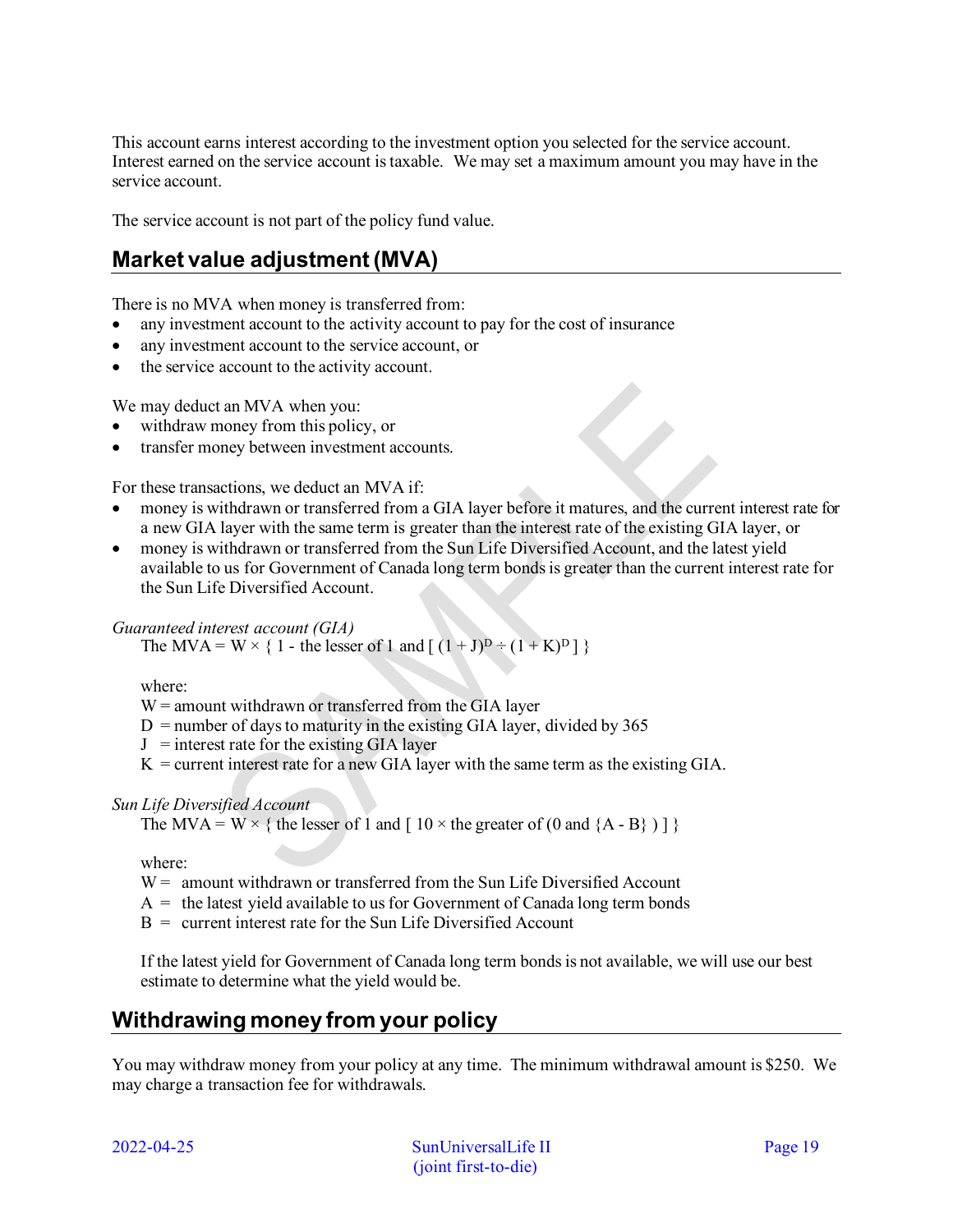Unless you tell us otherwise, we withdraw money from the service account, then from the activity account and then, if necessary, from your investment accounts according to your withdrawal order. When money is withdrawn from a GIA, it will be taken from the layer closest to maturity. Any withdrawal from GIAs or the Sun Life Diversified Account may be subject to a market value adjustment.

The maximum amount you may withdraw is:

- the current cash surrender value
- **minus** any guaranteed cash value
- **minus** an amount equal to the previous month's cost of insurance deductions for basic insurance and any optional benefits, multiplied by 12.

The cash surrender value is:

- the policy fund value
- **minus** any surrender charge
- **minus** any outstanding policy loans, including interest
- **minus** any market value adjustment that applies to GIAs or the Sun Life Diversified Account
- **plus** any guaranteed cash value
- **plus** any amount in the service account.

You may have to pay tax on withdrawals from your policy fund.

# <span id="page-19-0"></span>**How withdrawals may affect a death benefit**

If your death benefit type is *Insurance amount plus policy fund,* a withdrawal from your policy fund will reduce the death benefit that is payable.

For the following death benefit types, we reduce the insurance amount by the amount of the withdrawal:

- *Level insurance amount*
- *Level insurance amount plus indexing*
- *Level insurance amount plus return of payments,* or
- *Level insurance amount plus adjusted cost basis.*

We first reduce the most recent increases to the insurance amount that resulted from maintaining your tax-exempt status. We then reduce the most recent increases to the insurance amount that resulted from annual increases for the following death benefit types:

- *Level insurance amount plus indexing*
- *Level insurance amount plus return of payments,* and
- *Level insurance amount plus adjusted cost basis.*

We then reduce any other increases to the insurance amount for the basic insurance coverage that you requested and we approved.

In addition, if your death benefit type is either *Level insurance amount plus return of payments* or *Level insurance amount plus adjusted cost basis,* we will change it to *Level insurance amount.* The insurance amount of the basic insurance coverage for the *Level insurance amount* death benefit type will be equal to the basic insurance amount in effect on the last policy anniversary, minus the amount of the withdrawal.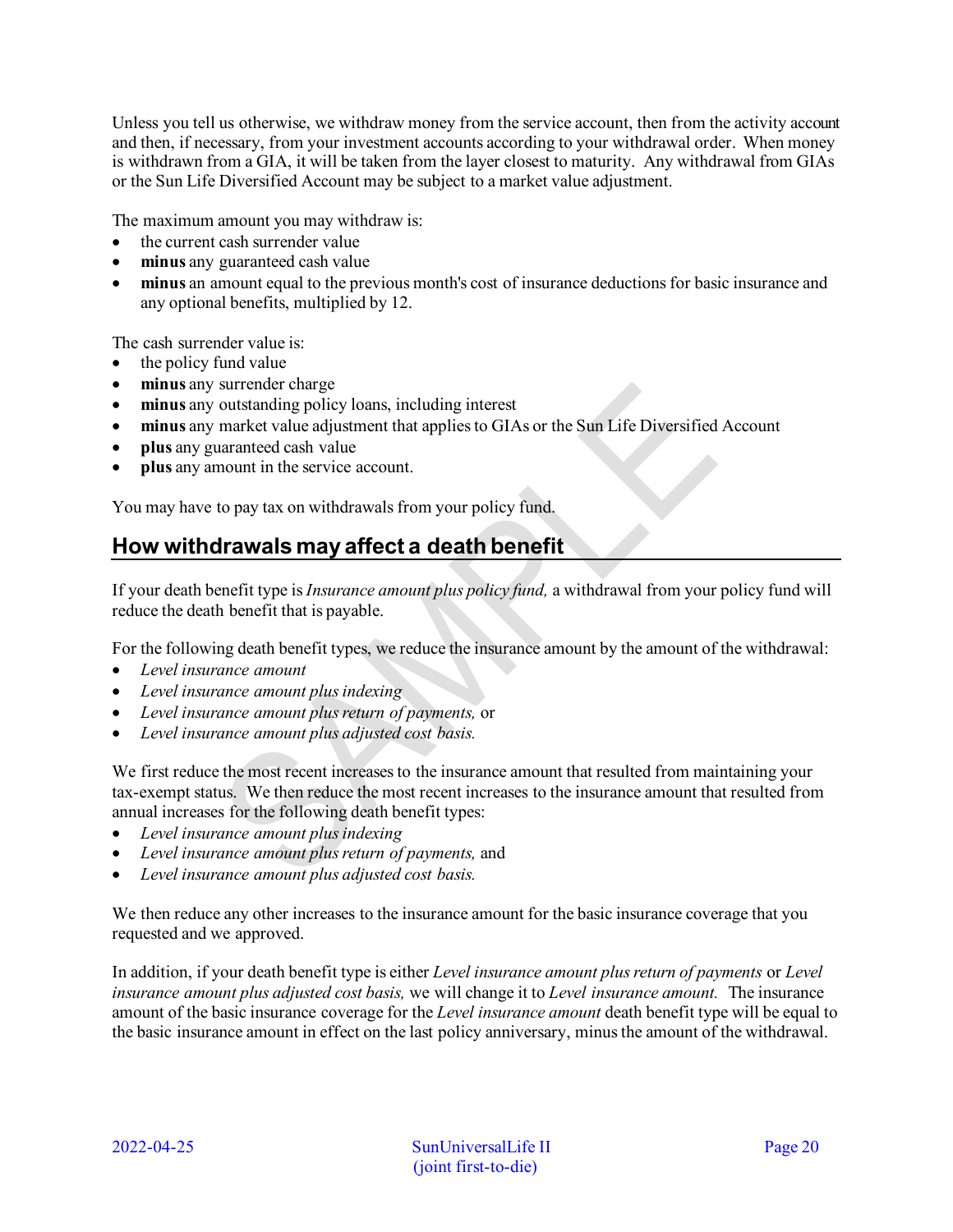## <span id="page-20-0"></span>**Loans you request**

After the first policy year, you may borrow money from your policy fund. The minimum amount you may borrow is \$250. We may charge a transaction fee. We charge interest on any loan.

The maximum amount you may borrow is:

 $\{75\% \times (A + B - C - D) \} - E - \{F \times (1 + G) \}$ 

where:

 $A =$  the policy fund value

- $B =$ any guaranteed cash value
- $C =$  any surrender charge
- $D$  = any market value adjustment that applies to GIAs and the Sun Life Diversified Account
- $E = \text{cost of insurance deductions}$  for basic insurance and any optional benefits for the previous month, multiplied by 12
- $F =$ any outstanding policy loans, including interest
- $G =$  the current loan interest rate, divided by 100.

### **Loans we initiate – automatic payment loan**

The automatic payment loan is initiated by us and is used to pay the cost of insurance when there is insufficient money in your policy fund and you have a guaranteed cash value. We do this to keep your policy in effect.

The automatic policy loan is only available if:

- your policy's cost of insurance type is guaranteed level rates for 10, 15 or 20 years, and
- at least one of these types is in effect on the date there isn't enough money in the policy fund to pay the cost of insurance.

### **Information about your loans**

If the amount of your policy loan, including interest, becomes greater than your policy fund plus any guaranteed cash value, your policy will end 31 days later unless we receive a payment within that period to keep your policy in effect. We set the minimum amount of this payment.

We charge interest on the loan each day. The interest is compounded annually. This means the interest accumulates and we add it to the balance of the loan at the end of the policy year. We set the interest rate on the date the loan is taken and tell you the interest rate charged on the loan. At each policy anniversary, we change the interest rate to the rate we would charge on new loans on your policy on that date, whether a new loan is taken or not.

You may repay a loan at any time.

If any loan is outstanding at the time a death benefit is payable, the amount of the loan plus interest will be deducted from the amount we pay to the beneficiary.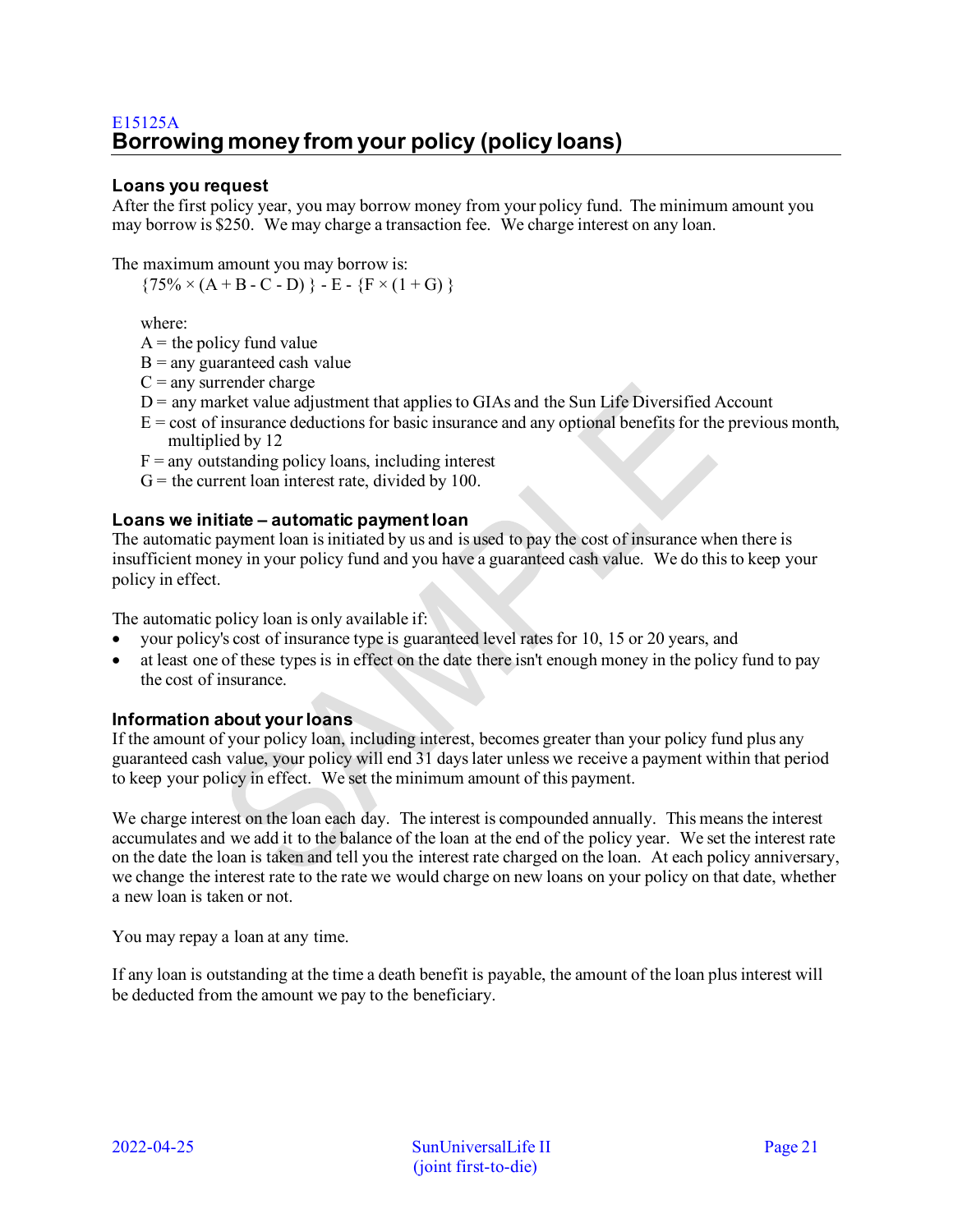# <span id="page-21-0"></span>E15140A **Accessing the policy fund when disabled, ill or injured**

You may make one withdrawal from your policy fund each time an insured person becomes disabled, ill or injured, as defined below. The minimum and maximum amount you may withdraw is described under the heading, *The amount you may withdraw.* You may make this withdrawal without incurring a taxable disposition, based on tax rules in effect as of the policy date. The tax rules may change at any time, without notice. The tax rules in effect on the date you request a withdrawal will apply.

## **Qualifying to make a withdrawal from your policy fund**

Each disability must continue for at least 60 consecutive days. To be considered disabled in any of the four categories of disability (occupationally disabled, critically disabled due to illness or injury, critically disabled due to deteriorated mental ability and critically disabled - terminal illness) set out below, the insured person must be:

- under the active, continuous and medically appropriate care of a physician, or other health care practitioner acceptable to us
- following the treatment prescribed and any other recommendations made by a physician or health care practitioner, and
- occupationally disabled or critically disabled as defined below.

## **Occupationally disabled**

To be considered occupationally disabled under this provision, the insured person must, as a result of illness or injury, qualify under one of the following:

## *Disabled while employed*

- if the insured person is unable to perform the essential duties of their own occupation, and is not earning money or profiting from any occupation, or
- if the insured person is earning money or profiting from an occupation but they have experienced a loss of income of at least 50% over 60 consecutive days compared to the earned income from their own occupation during the 60 days immediately before the day they became disabled.

### *Disabled while unemployed or retired*

• if the insured person is unemployed or retired on the date they become disabled, the insured person is unable to perform the essential duties of their last regular occupation.

### *Disabled while employed in the home*

• if the insured person is responsible for maintaining their home or caring for immediate family members, the insured person is unable to perform all of the essential duties of maintaining that home or caring for those individuals.

### *Disabled while a student*

If the insured person is a student on the date they become disabled and their attained age is 18 or older on that date, and they are unable to:

- attend or participate as a student in an education program, or
- perform any occupation for earnings or profit within their education, training or experience.

If the insured person's attained age is less than 18, we consider them to be disabled if, as a result of illness or injury, they require the presence of an adult attendee in order to participate in an education program.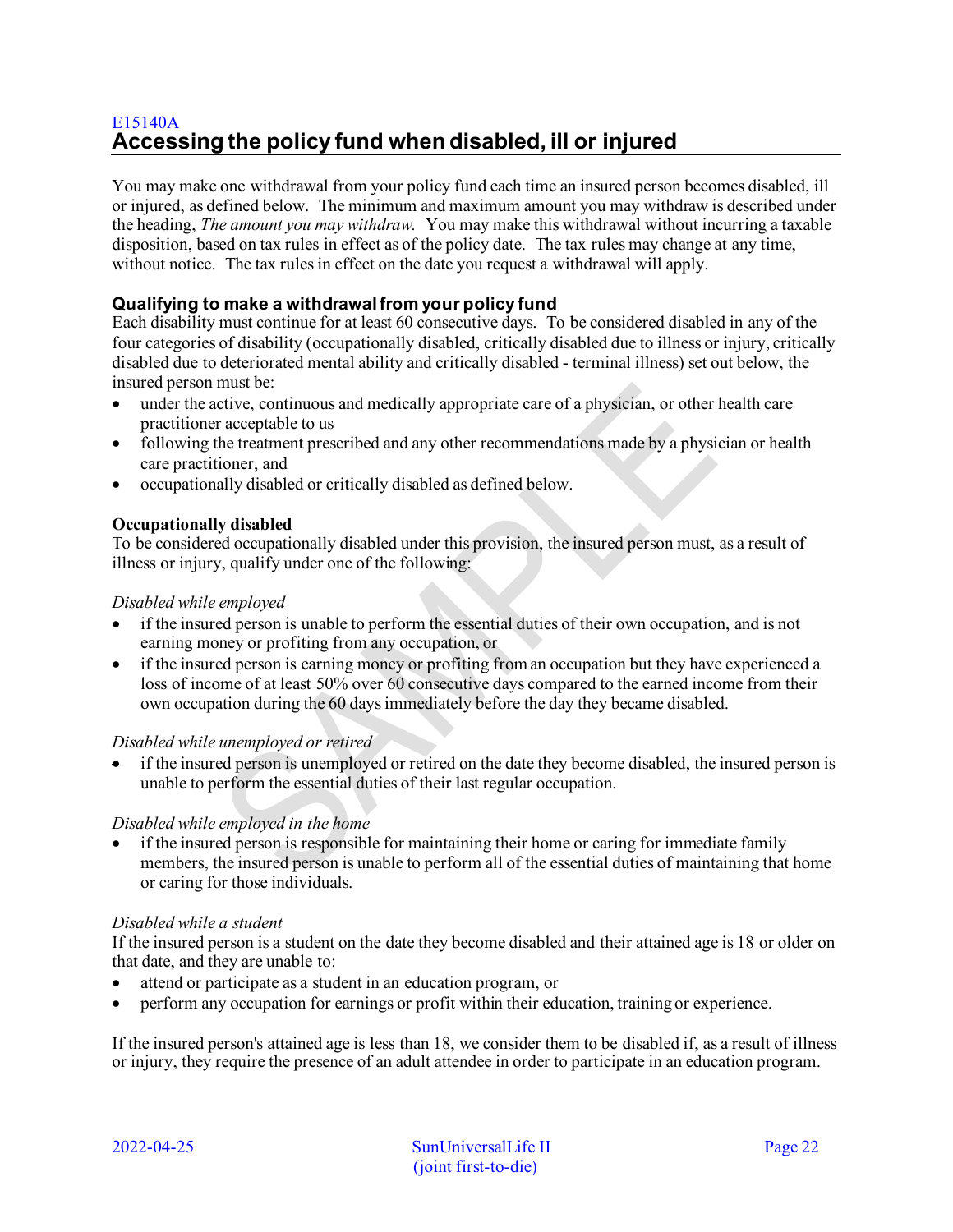## **Critically disabled - due to illness or injury**

Critically disabled means the insured person, as a result of illness or injury, is unable to perform one or more of the activities described below. The activities are:

## *Bathing*

Bathing means washing oneself:

- in a bathtub or shower, including getting in and out of the bathtub or shower, or
- by sponge bath.

### *Dressing*

Dressing means putting on, taking off, fastening and unfastening:

- clothing, and
- medically necessary braces or artificial limbs.

An insured person is not dependent for dressing if reasonable alterations to or changes in the clothing they usually wear would enable them to dress without substantial physical assistance.

### *Feeding*

Feeding means the insured person's ability to get food into their body:

- through the mouth, or
- by a feeding tube.

Feeding does not include cooking or preparing a meal.

#### *Toileting*

Toileting means getting to and from and on and off the toilet, and performing associated personal hygiene.

### *Transferring*

Transferring means moving into or out of a bed, chair or wheelchair. This does not include getting into or out of the bathtub or shower, as we include this in bathing.

#### *Continence*

Continence means the ability to control both bowel and bladder functions, or maintain a reasonable level of personal hygiene (including caring for catheter or colostomy bag) when not able to control either bowel or bladder functions or both.

### **Critically disabled - due to deteriorated mental ability**

We consider the insured person critically disabled if they have deteriorated mental ability and need constant supervision by another person for protection from threats to their physical health and safety as the result of deterioration in or a loss of:

- short-term or long-term memory
- orientation as it relates to people, place and time
- reasoning, or
- judgment, as it relates to safety awareness.

Deteriorated mental ability must result from an organic brain disorder such as Alzheimer's disease, irreversible dementia, or brain injury. Deteriorated mental ability is also known as cognitive impairment. Deteriorated mental ability is determined by a neurologist licensed and practising in Canada or the United States, based on:

• clinical examination

2022-04-25 SunUniversalLife II Page 23 (joint first-to-die)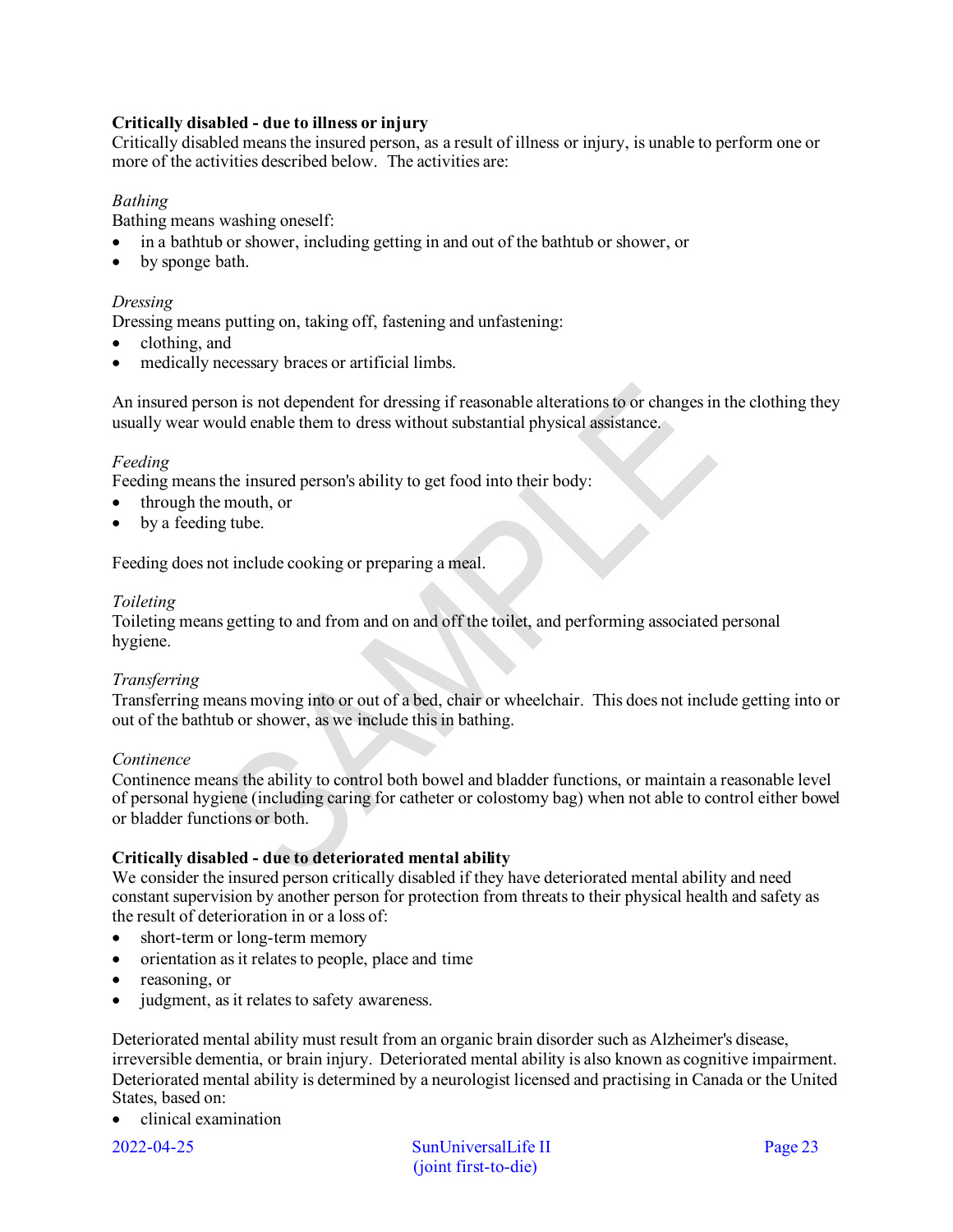- radiological studies, and
- psychological testing.

### **Critically disabled - terminal illness**

We consider the insured person critically disabled if they have a condition which has been diagnosed as terminal by a physician, and the life expectancy is less than 24 months.

### **The amount you may withdraw**

The maximum amount you may withdraw from your policy fund is:

- the policy fund value
- **minus** any surrender charge that may apply on the date of the withdrawal
- **minus** the amount of any outstanding policy loans, including interest
- **minus** any market value adjustment that applies to GIAs and the Sun Life Diversified Account
- **minus** an amount equal to the cost of insurance for the next 12 months
- **minus** a claim assessment fee.

The minimum amount you may withdraw is \$500.

The company will credit interest up to the date of withdrawal.

Unless you tell us otherwise, we withdraw money from the activity account and then, if necessary, from your investment accounts according to your withdrawal order. When money is withdrawn from a GIA, it will be taken from the layer closest to maturity.

The total death benefit will be reduced by the amount of your withdrawal and may reduce the insurance amount, as described under *How withdrawals may affect a death benefit*.

### **Making a claim for this benefit**

To make a claim for this benefit, contact us at the toll free phone number shown at the beginning of this policy for the appropriate form. You must pay a claim assessment fee each time you submit a claim to access your policy fund when disabled.

You may not make any withdrawal under this provision if:

- we rated the insured person as a substandard risk for medical reasons and they continue to be rated on the date they become disabled, or
- this policy came into effect as the result of a conversion from another life insurance policy while the insured person was disabled.

Before we approve the claim, the insured person's date of birth must be verified.

If the insured person is disabled when you make a claim for this benefit, we must receive proof of their disability after it continued for more than 60 consecutive days.

If the insured person is no longer disabled when you make a claim for this benefit, we must receive proof:

- that the disability continued for more than 60 consecutive days, and
- of the disability within 1 year of the date the insured person is no longer disabled.

In addition to the claim assessment fee, you must pay any cost associated with providing proof of disability.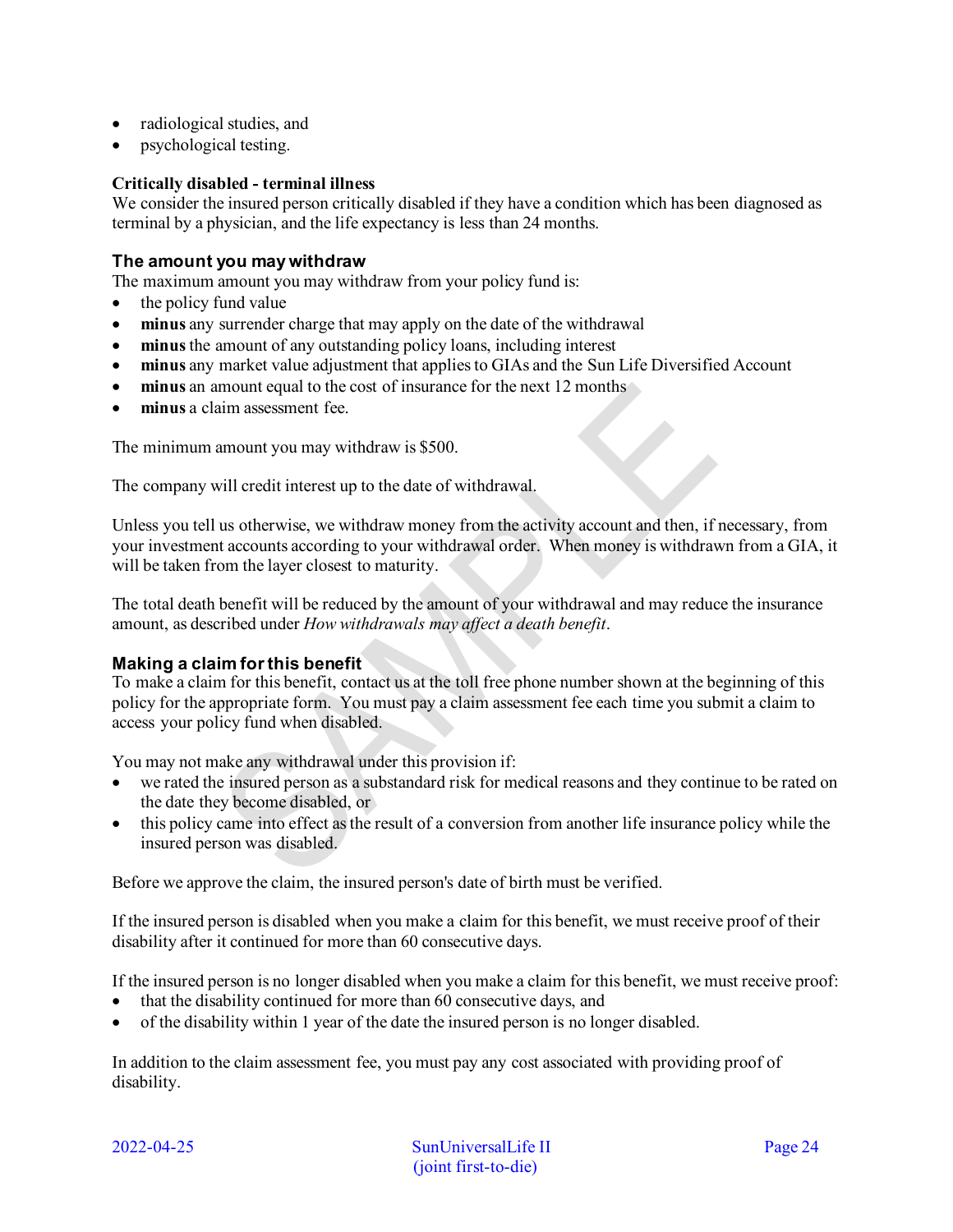We may also require the insured person to authorize us to gather and use additional information from other insurers or government agencies.

## **When you do not qualify for this benefit (exclusions and limitations)**

You do not qualify for this benefit if the disability is directly or indirectly caused by or associated with the insured person committing or attempting to commit a criminal offence.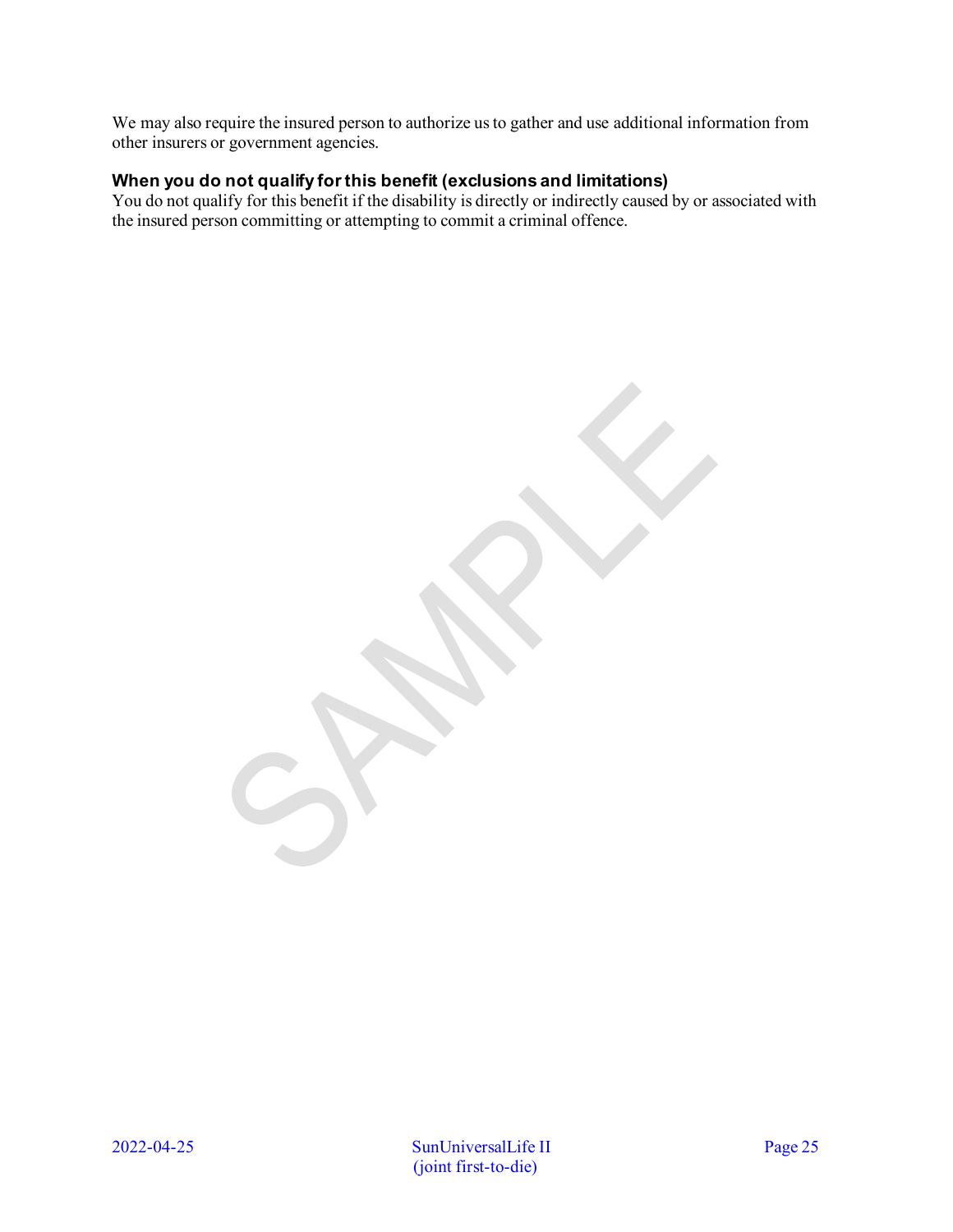# <span id="page-25-0"></span>E15150A **Section 3: General provisions**

## <span id="page-25-1"></span>E15155A **When your policy will end due to lapse**

Your policy will end 31 days after a monthly anniversary day if on that day the policy fund value, plus any guaranteed cash value, minus any outstanding loans, including interest, is less than the cost of insurance for the next month.

If your policy ends this way, it has lapsed.

To prevent your policy from ending we must receive the required payment before the end of the 31<sup>st</sup> day. We will tell you the amount you are required to pay to keep the policy from ending.

# <span id="page-25-2"></span>**Putting your policy back into effect**

We will not put this policy back into effect if you cancelled it. If your policy ended because it lapsed, you may apply to put it back into effect if all the persons insured under the basic insurance coverage are alive on the date the policy lapses. This process is called reinstatement.

If you want to put your policy back into effect, you must:

- apply within 2 years of the date the policy ended
- give us new evidence of insurability that we consider satisfactory for all of the insured persons
- give us a payment, equal to:
	- the cost of insurance, including interest, owing from the date the policy ended up to the date it is reinstated
	- the monthly cost of insurance on the date of reinstatement multiplied by 2 if you pay monthly or multiplied by 12 if you pay annually
	- any applicable premium tax, and
	- any guaranteed cash value on the date the policy ended, including interest, accumulated to the date of reinstatement.

We will tell you when we approve your application to reinstate your policy. If we don't approve your application, we'll refund the amount you paid when you applied.

### *Reinstating while disabled*

We will not put this policy back into effect if you cancelled it. If an *Owner waiver disability benefit or Total disability waiver benefit* is included and your policy lapsed while you or an insured person is disabled, you may apply to put this policy back into effect, without giving us new evidence of insurability.

The conditions that must exist for us to consider your application are:

- 4. The policy must have ended by lapse before a claim was made for the disability benefit or after a claim was made but before we completed our claim assessment
- 5. You must apply within 1 year of the date the policy ended by lapse
- 6. The disabled person must have been disabled when the policy lapsed and their disability continued for at least 6 consecutive months
- 7. You must apply before the end date of the disability benefit on the insured person shown on the *Policy summary*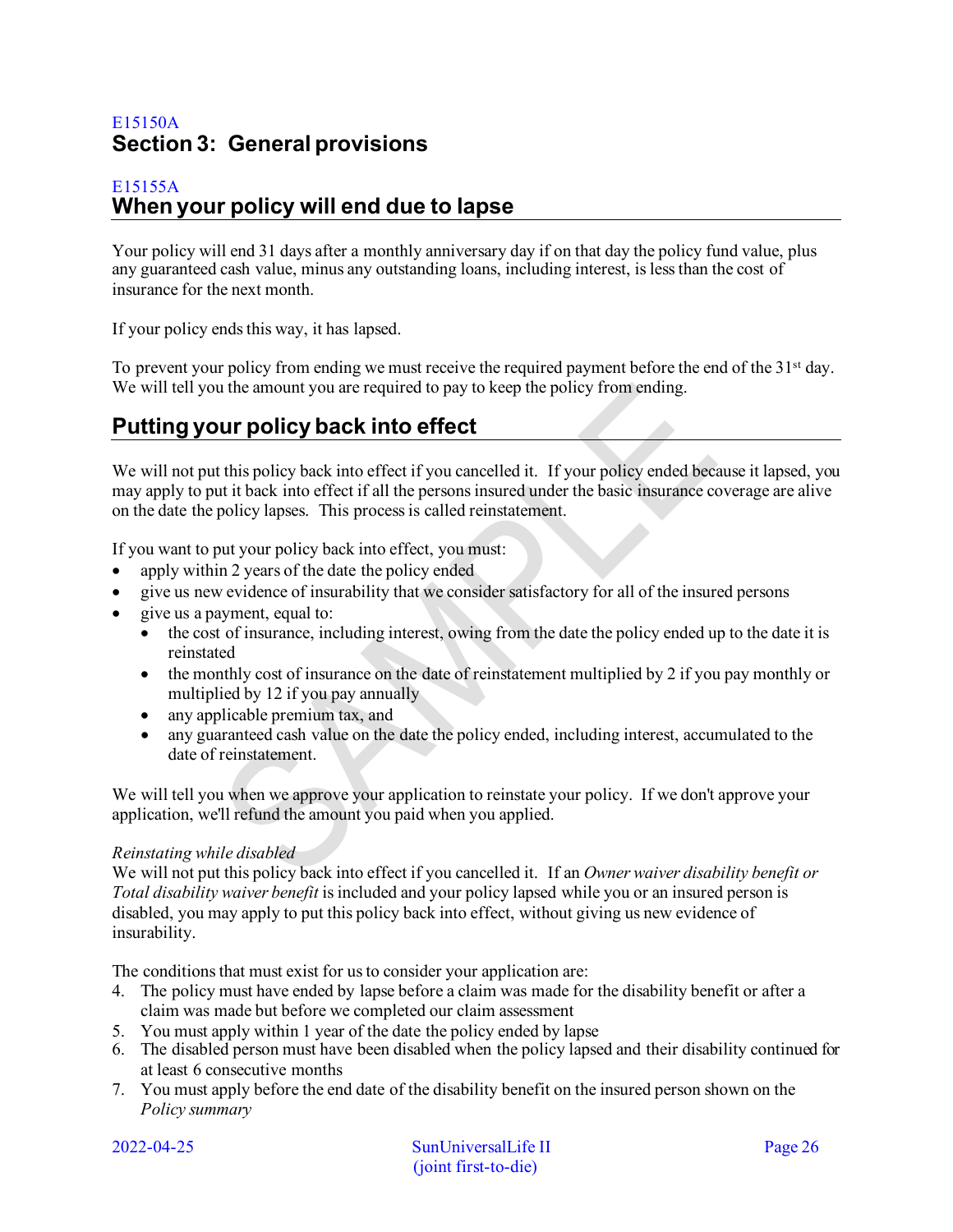- 8. You must give us proof, that we consider satisfactory, of the disability and the length of time the insured person was disabled, and
- 9. All persons insured under the basic insurance coverage must be alive when you apply and continue to be alive on the date we reinstate your policy.

# <span id="page-26-0"></span>**Transaction fees**

We do not charge a fee for the first four policy transactions or policy changes, in each policy year. We may charge a fee for additional policy transactions and policy changes. If we charge a fee, it will never be more than \$50.

# <span id="page-26-1"></span>E15165A **Applying for changes to your policy**

You may apply for certain changes to your policy. A transaction fee may apply. Your application must be in a form acceptable to us and satisfy our administrative rules.

## **Changing the death benefit type**

We determine which death benefit type is available to you and if you may change it once selected, as described below. If you apply to change the death benefit type, you may be required to provide evidence of insurability we consider satisfactory. All basic insurance coverages in this policy must have the same death benefit type.

You may change the death benefit type from *Level insurance amount, Level insurance amount plus indexing, Level insurance amount plus return of payments* or *Level insurance amount plus adjusted cost basis* to *Insurance amount plus policy fund.* You must provide new evidence of insurability if the change results in an increase to the policy's net insurance amount at risk.

You may change the death benefit type from *Insurance amount plus policy fund* to *Level insurance amount* if the policy doesn't have any basic insurance coverages with a cost of insurance type of guaranteed level rates for 10, 15 or 20 years.

You may change the death benefit type from *Level insurance amount plus indexing, Level insurance amount plus return of payments* or *Level insurance amount plus adjusted cost basis* to *Level insurance amount.* The insurance amount of the basic insurance coverage for the *Level insurance amount* death benefit type will be equal to the basic insurance amount in effect on the last policy anniversary. You must provide new evidence of insurability if the change results in an increase to the policy's net insurance amount at risk.

## **Changing the cost of insurance type**

After the first policy anniversary, you may apply to change the cost of insurance type as described below, depending on our rules about the age of the insured person and amount of insurance.

You may change the cost of insurance type from guaranteed yearly renewable term rates to age 70 or age 85 to guaranteed level rates to age 100.

If the policy's death benefit type is *Insurance amount plus policy fund*, a change to guaranteed level rates for 20 years is also permitted from the following cost of insurance types:

- guaranteed yearly renewable term rates to age 70 or age 85, and
- guaranteed level rates to age 100.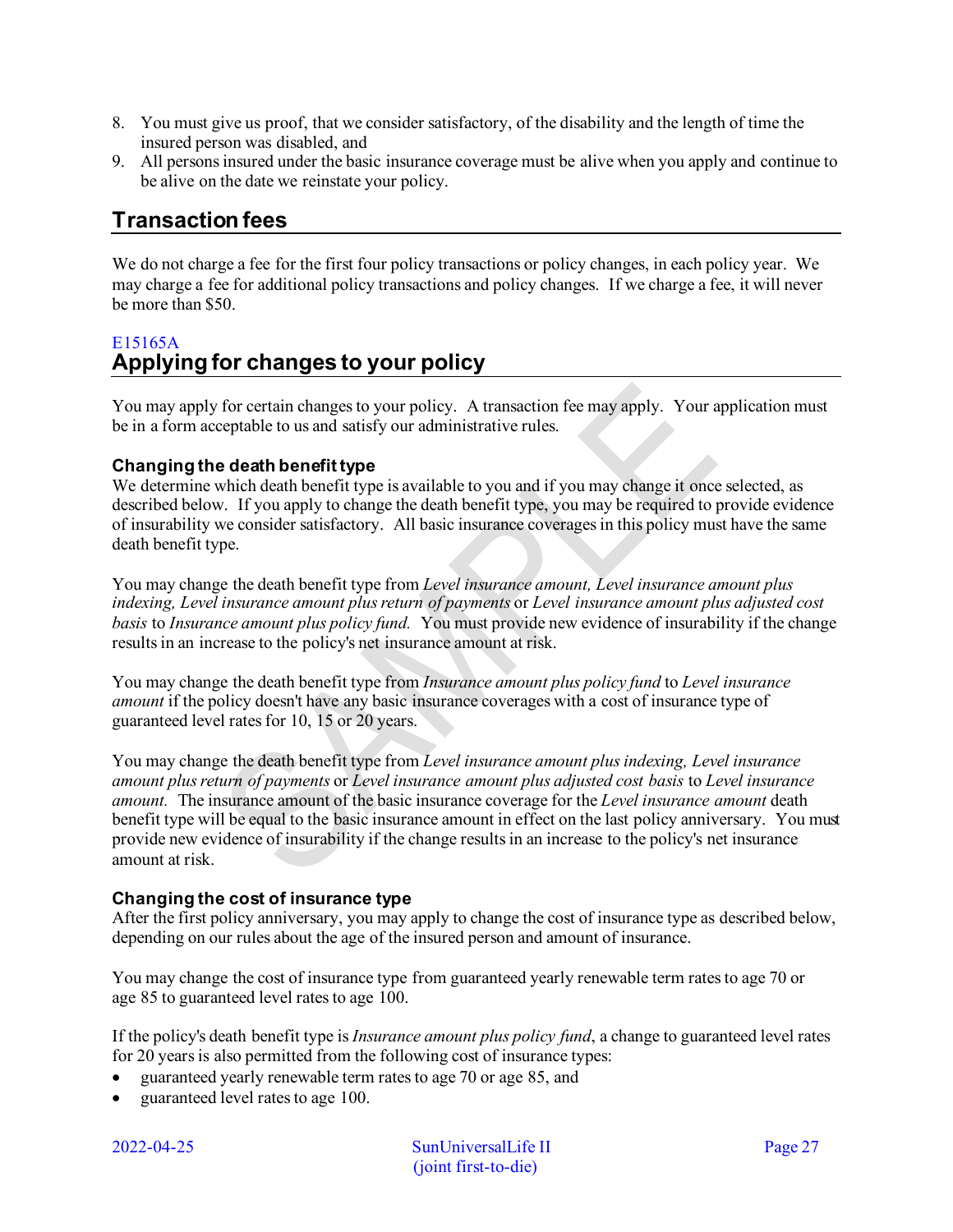The new cost of insurance rates for a basic insurance coverage will be based on the attained age of the insured person (or attained joint age), and the rates in effect on the date of the change.

### **Insurance amount increases**

You may increase the amount of a basic insurance coverage by a minimum of \$50,000 and a maximum amount that we determine. You must provide new evidence of insurability that we consider satisfactory. Any new cost of insurance for the increase in the insurance amount is based on the attained age of the insured person (or attained joint age) and the rates in effect on the date of the change.

Increases to the amount of a basic insurance coverage are not permitted if the cost of insurance type is guaranteed level rates for 10 or 15 years.

#### **Insurance amount decreases**

You may decrease the amount of a basic insurance coverage, but not below the minimum amount we determine.

We first reduce the most recent increases to the insurance amount that resulted from maintaining your tax-exempt status, if the method you selected is increase or increase and reverse. We then reduce the most recent increases to the insurance amount that resulted from annual increases for the following death benefit types:

- *Level insurance amount plus indexing*
- *Level insurance amount plus return of payments,* and
- *Level insurance amount plus adjusted cost basis.*

If required, we then reduce the remaining insurance amount for the basic insurance coverage(s) you requested.

In addition, if your death benefit type is either *Level insurance amount plus return of payments* or *Level insurance amount plus adjusted cost basis,* it will be changed to *Level insurance amount.* 

The target annual payment does not change when the insurance amount for the basic insurance coverage is decreased. A decrease is not available in the first 12 months a basic insurance coverage is in effect.

### **Changing the indexing percentage**

If your death benefit type is *Level insurance amount plus indexing*, you may change the indexing percentage. If you are applying to increase the indexing percentage, you must provide new evidence of insurability we consider satisfactory.

### **Changing the withdrawal order**

You may change the withdrawal order at any time.

### **Removing a basic insurance coverage**

You may remove a basic insurance coverage for the insured person. The target annual payment for that basic insurance coverage remains in effect.

## <span id="page-27-0"></span>E15195A **Your right to cancel this policy**

You may cancel your policy at any time. Your decision to cancel your policy is your personal right. The cancellation is binding on you and any person entitled to make a claim under this policy, whether their entitlement is revocable or irrevocable.

2022-04-25 SunUniversalLife II Page 28 (joint first-to-die)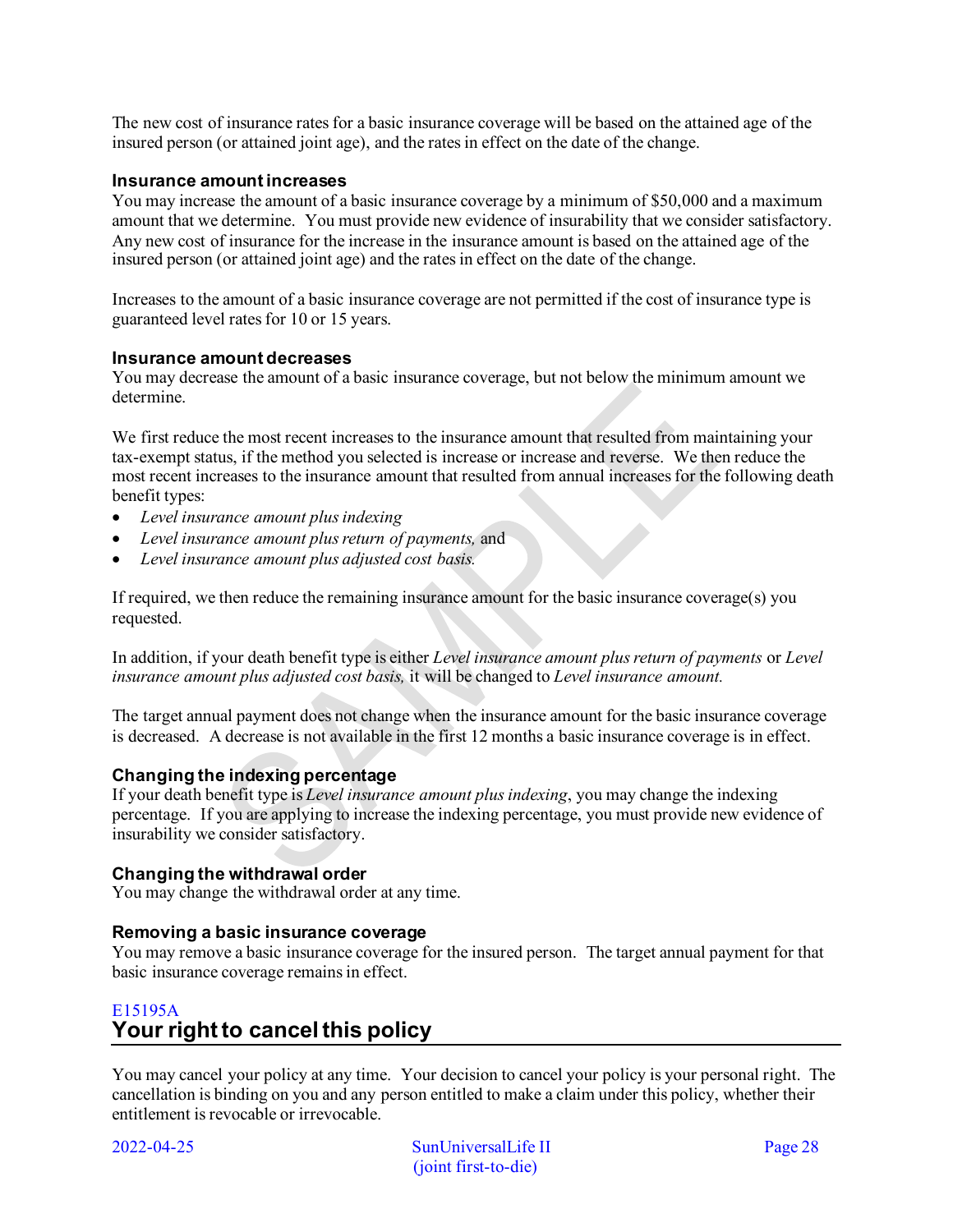All of our obligations and liabilities under this policy end immediately on the date we receive your request to cancel your policy or on any later date you indicate in your request.

To cancel your policy, send your request in writing to:

Sun Life Assurance Company of Canada 227 King Street South PO Box 1601, Stn. Waterloo Waterloo ON Canada N2J 4C5

If you apply to cancel your policy within the first 10 days of receiving it from us, we will treat this as a rescission. This is described under the heading, *If you change your mind within 10 days.* 

## **Cash surrender value**

If you cancel your policy after the  $10<sup>th</sup>$  day of receiving it from us, we'll pay the cash surrender value to you. The amount we pay is:

- the policy fund value
- **minus** any market value adjustment that applies to GIAs and the Sun Life Diversified Account
- **minus** the amount of any outstanding policy loans, including interest
- minus the amount of any surrender charge
- **plus** any guaranteed cash value
- **plus** any amount in the service account.

The amount we pay is determined on the business day following the day we receive your request or any later date you indicate.

## <span id="page-28-0"></span>E15205A **Surrender charge**

A surrender charge may apply if you cancel this policy. It is the total of the surrender charge for each basic insurance coverage in this policy. The surrender charge for each basic insurance coverage is:

 $(A \times B)$ 

where:

- A = the target annual payment for the basic insurance coverage, shown on the *Policy summary* for coverages in effect on the policy date
- $B =$  the surrender charge percentage for that basic insurance coverage, as shown below.

If you apply to cancel this policy on a date that is not a policy anniversary, the surrender charge percentage will be pro-rated based on the number of whole months the policy has been in effect between policy anniversaries. In any given policy year, the pro-rated surrender charge percentage will be either the percentage for the start of the policy year, the end of the policy year, or somewhere in between, depending on when you cancel the policy. The percentages for the start of the policy year and end of the policy year are shown in the table below: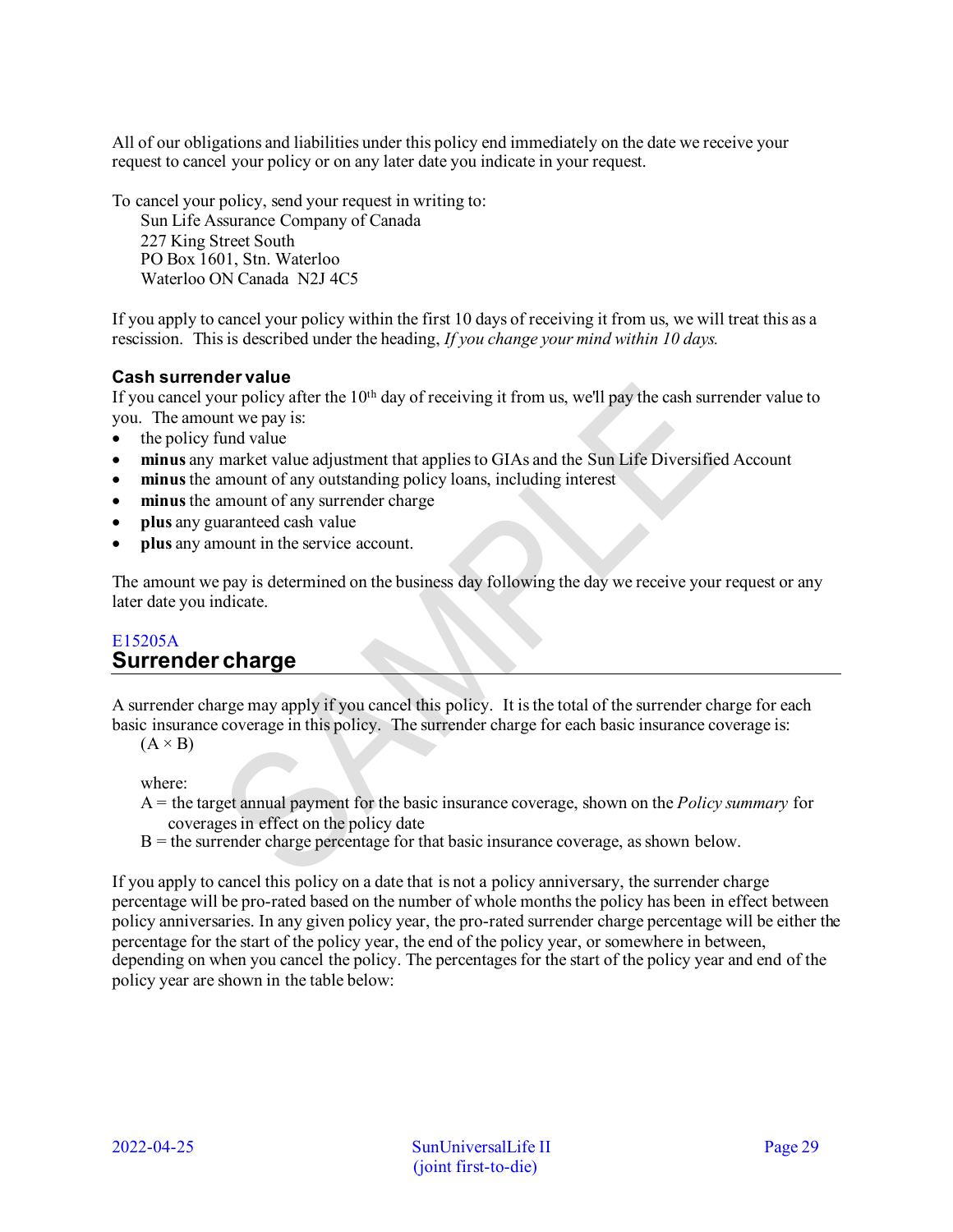| Policy year of<br>basic insurance benefit | Surrender charge<br>percentage (start of policy | Surrender charge<br>percentage (end of policy |
|-------------------------------------------|-------------------------------------------------|-----------------------------------------------|
|                                           | year)                                           | year)                                         |
|                                           | 100                                             | 200                                           |
|                                           | 200                                             | 200                                           |
|                                           | 200                                             | 200                                           |
|                                           | 200                                             | 150                                           |
|                                           | 150                                             | 150                                           |
|                                           | 150                                             | 100                                           |
|                                           | 100                                             | 100                                           |
|                                           | 100                                             |                                               |
| 9 and later                               |                                                 |                                               |

A surrender charge for each basic insurance coverage applies until the  $8<sup>th</sup>$  anniversary of that coverage, whether or not that coverage remains in effect. There is no surrender charge for a basic insurance coverage that ended because the insured person died.

## <span id="page-29-0"></span>E14065A **Other information about your policy**

## **Information about our contract with you**

Once your policy is in effect, the following documents make up our entire contract with you:

- your application for insurance, including any evidence of insurability, and
- this policy, including any amendments.

All of our obligations to you are contained in the documents described above. Any other document or oral statement does not form part of this contract. This policy or any part of this policy may not be amended or waived except by a written amendment signed by two authorized signing officers of the company.

## **Time limit for recovery of insurance money**

Every action or proceeding against an insurer for the recovery of insurance money payable under the contract is absolutely barred unless commenced within the time set out in the Insurance Act or the provincial or territorial legislation that applies to this policy.

## **Currency of this policy**

All amounts of money referred to in this policy are in Canadian dollars.

## **Transferring your policy (assignment)**

You may be able to transfer your rights under this policy to someone else by assigning the policy. We are not responsible for ensuring that the assignment of your policy is legally valid. If you transfer this policy, send a notice of the assignment to:

Sun Life Assurance Company of Canada 227 King Street South PO Box 1601, Stn. Waterloo Waterloo ON Canada N2J 4C5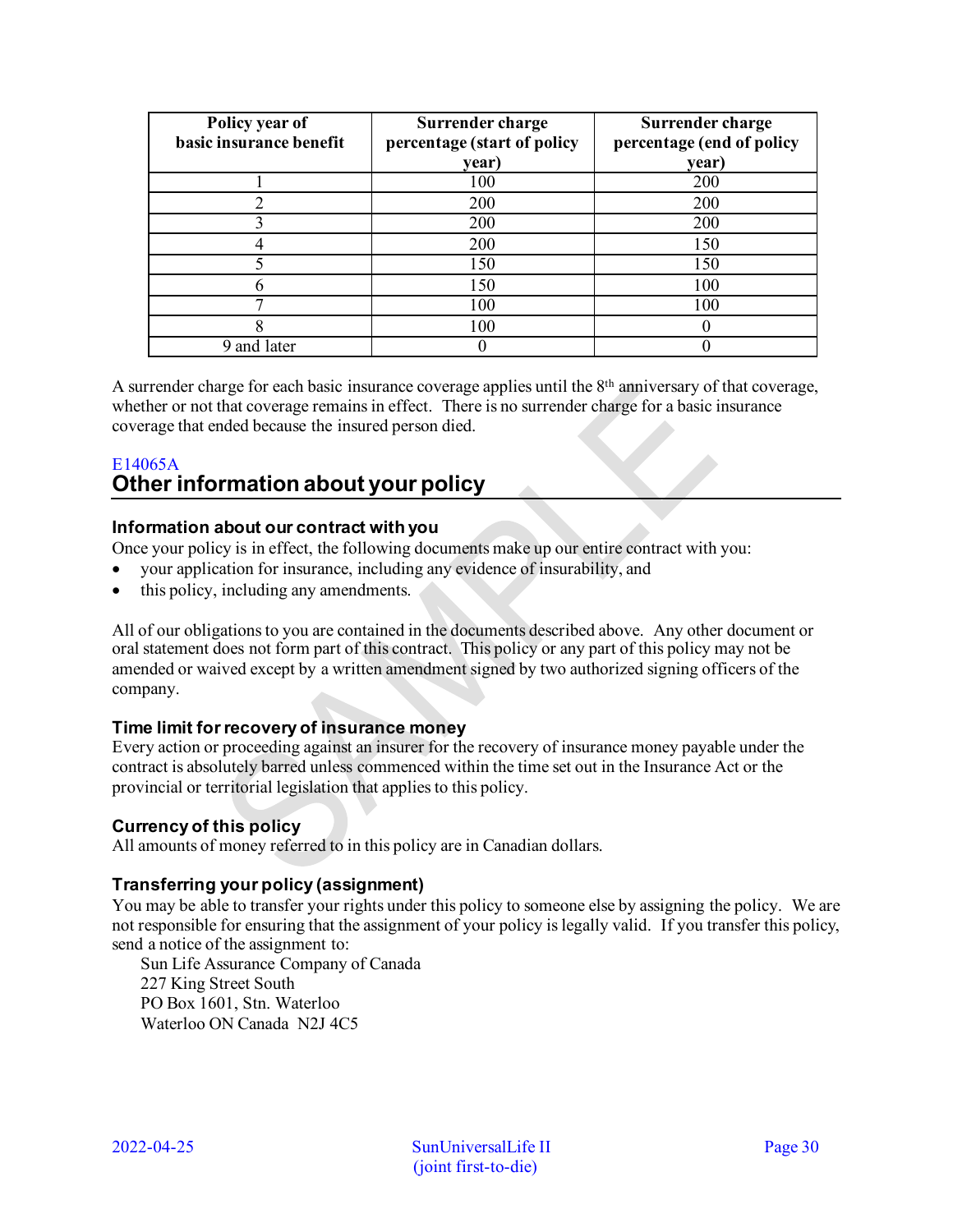## **Non-recourse premium financing**

If you assign this policy at any time, either under a collateral assignment or absolute assignment, or grant a hypothec on it under a deed of hypothec for the purposes of non-recourse premium financing or another similar financing structure, we may void the policy. If we void the policy, all our obligations end effective on the date you assigned or granted a hypothec on it. No benefit is payable, and we have the right to keep all premiums paid.

Non-recourse premium financing is an arrangement where an entity enters into a lending agreement with a policy owner where the entity (lender) agrees to pay the premiums for the policy directly to the insurer. The policy owner collaterally assigns the policy to the lender or grants a hypothec on it as security for the loan. The loan agreement typically provides that the loan is repaid when the insured person dies. The arrangement is called non-recourse because the lender cannot sue the policy owner if the loan is not repaid.

## <span id="page-30-0"></span>E15210A **Insurance terms**

The following explanations describe insurance terms that may or may not apply to this policy.

## **Age**

Age means a person's age on their birthday nearest to a particular date. This is known as age nearest. For example, a person's age at the policy date means their age on their birthday nearest to the policy date. A person's age at any date after the policy date is their age on their birthday nearest to that date and is known as their attained age.

## **Joint age**

For a joint basic insurance coverage, we use a single age to determine the cost of insurance for that coverage. We call this the joint age and it's shown on the *Policy summary.* We calculate the joint age on the date the insurance takes effect using the smoking status, sex and age of each of the persons insured for the joint basic insurance coverage.

Attained joint age is the joint age plus the number of years from the effective date of the joint basic insurance coverage to the nearest policy anniversary date.

## **Beneficiary**

The person or persons you name in writing to receive a death benefit.

### **Business day**

For the purposes of this policy, a business day is a day when our administrative offices are open for business and the Toronto Stock Exchange (or other stock exchange or securities market that we may designate) is open for business.

### **Contingent owner**

The person or persons you name in writing to take ownership of this policy if you die before the date this policy ends.

*What happens if no contingent owner is named when a policy owner dies?* 

- If there is only one policy owner on the date of death, then the policy owner's estate becomes the new policy owner.
- If there are two or more policy owners on the date of death, then the deceased policy owner's estate along with the surviving policy owner(s) own the policy.

2022-04-25 SunUniversalLife II Page 31 (joint first-to-die)